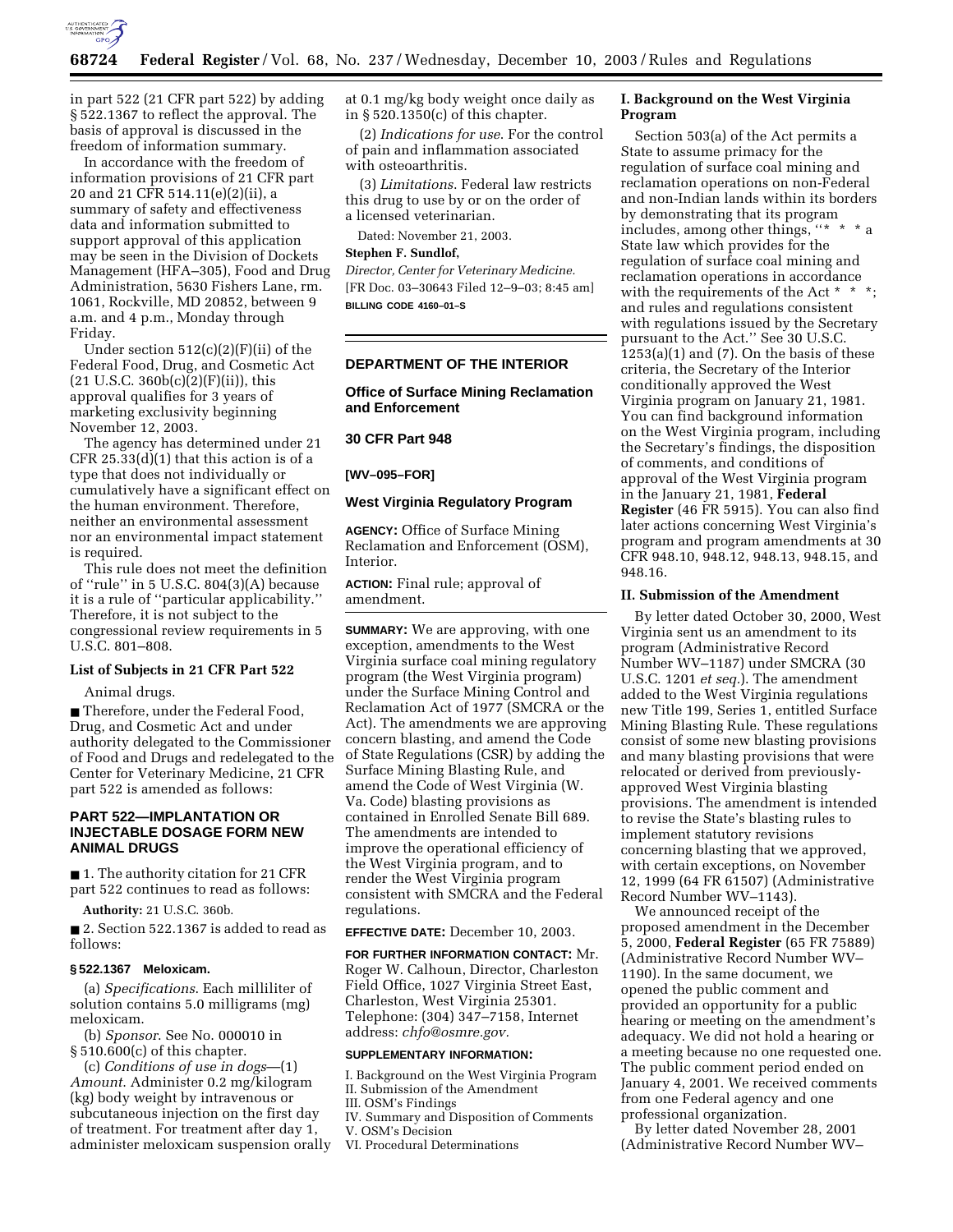1258), West Virginia sent us another proposed amendment to its blasting provisions. The proposed amendment consists of several changes to blasting provisions in the W. Va. Code as contained in Enrolled Senate Bill 689, and changes to the Surface Mining Blasting Rule at CSR 199–1. Senate Bill 689 amends preblast survey requirements, site-specific blasting design requirements, and provisions concerning liability and civil penalties in the event of property damage. We note that the State submitted two versions of CSR 199–1. One version contained underlines of most of the proposed additions and strikethroughs of most of the language proposed for deletion. The second version of CSR 199–1 submitted by the State was a ''clean'' version with no underlines or strikethroughs of the proposed changes. It was this ''clean'' version, with sixteen additional revisions, that was adopted by the State Legislature. We announced receipt of the proposed amendment that the State sent us on November 28, 2001, including both versions of CSR 199–1, in the January 31, 2002, **Federal Register** (67 FR 4689) (Administrative Record Number WV–1267). In the same document, we opened the public comment period and provided an opportunity for a public hearing or meeting on the adequacy of the proposed amendment. The public comment period ended on March 4, 2002. We did not hold a hearing or meeting because no one requested one. We received comments from four Federal agencies.

The statutory revisions in Senate Bill 689 were also intended to address the required program amendments codified at 30 CFR 948.16(kkkk) and (llll) concerning preblast survey requirements, and (mmmm) concerning blasting requirements. To expedite our review of the State's responses to those required amendments, we separated those proposed changes from the submittal and published our approval of those provisions (W.Va. Code sections 22–3–13a(g) and 13a(j)(2), and 22–3– 30a(a)) in the May 1, 2002, **Federal Register** (67 FR 21904, 21920) (Administrative Record Number WV– 1300).

### **III. OSM's Findings**

Following are findings we made concerning the amendments under SMCRA and the Federal regulations at 30 CFR 732.15 and 732.17. We are approving the amendments with one exception noted below. Any revisions that we do not specifically discuss below concern nonsubstantive wording or editorial changes, or recodification

changes resulting from these amendments and are approved here without discussion.

*A. Revisions to the West Virginia Program That Are Substantively Identical to the Corresponding Provisions of SMCRA and the Federal Regulations, or That Were Previously Approved by OSM and Merely Copied to CSR 199–1, and Do Not Require Specific Findings* 

Code of West Virginia (W. Va. Code)

- 22–3–13a(a)(3) Preblast survey requirements (30 CFR 817.62(a))
- Code of State Regulations (CSR)
- 199–1–1 General (30 CFR 816/ 817.61(a) and 850.1)
- 199–1–2.9 Definition of ''blaster,'' in conjunction with CSR 38–2–3.1 (30 CFR 850.5)
- 199–1–2.25 Definition of ''explosives,'' previously approved (30 CFR 816/ 817.61)
- 199–1–3.1 Blasting; General requirements (30 CFR 816/817.61(a) and (c)(1))
- 199–1–3.5 Blast record; previously approved (30 CFR 816/817.68)
- 199–1–3.6.a Blasting procedures (30 CFR 816/817.64(a),(2),(3); 816/ 817.67(a))
- 199–1–3.6.b Safety precautions (30 CFR 816/817.66(b),(c); 816/ 817.61(c)(3))
- 199–1–3.6.c Airblast limits (30 CFR 816/817.67(b))
- 199–1–3.6.d Flyrock (30 CFR 816/ 817.67(c))
- 199–1–3.6.e Access to blast area (30 CFR 816/817.66(c))
- 199–1–3.6.f Blast design (30 CFR 816/ 817.61(d))
- 199–1–3.6.g Underground mine (30 CFR 780.13(c))
- 199–1–3.6.h Scaled distance formulas (30 CFR 816/817.67(d)(2)(i), (d)(3))
- 199–1–3.6.j Seismograph recording; previously approved (30 CFR 816/ 817.67(d)(6))
- 199–1–3.6.k Maximum allowable ground vibration; previously approved (30 CFR 816/817.67(d)(5))
- 199–1–3.6.l Maximum airblast and ground vibration standards; previously approved (30 CFR 816/ 817.67(e))
- 199–1–3.7.b Blasting control for other structures; previously approved (30 CFR 816/817.67(d)(1))
- 199–1–4.11 Blasting crew; previously approved (30 CFR 850.13(a)(2))

Because these State provisions have been approved previously or contain language that is substantively identical to the corresponding Federal requirements, we find that they are no

less effective than those corresponding Federal requirements and can be approved without further discussion.

*B. Revisions to West Virginia's Code and Regulations That Require Specific Findings* 

### Code of West Virginia (W. Va. Code)

1. 22–3–13a(g) Preblast survey requirements. This provision provides that pre-blast surveys shall be submitted to the Office of Explosives and Blasting (Office) at least 15 days prior to the start of any ''production blasting.'' The provision is amended by adding the following sentence: ''Provided, That once all required surveys have been reviewed and accepted by the Office of Explosives and Blasting, blasting may commence sooner than fifteen days after submittal.'' We find that the amendment does not render the provision less effective than the Federal regulations at 30 CFR 816/817.62(d), which require that such surveys be promptly submitted to the regulatory authority, and can be approved.

We note that in our November 12, 1999, approval of this provision (64 FR 61507, 61510–61511) we approved W. Va. Code 22–3–13a(g) with the understanding that, as explained by the West Virginia Department of Environmental Protection (WVDEP) at that time, the time limits for submittal of pre-blast surveys at CSR 38–2–6.8.a.4. continue to apply to all blasting other than ''production blasting.'' The State's submittal of the Surface Mining Blasting Rule at CSR 199–1–3.8.a, concerning pre-blast survey, provides that surveys, waivers or affidavits for each dwelling or structure within the pre-blast survey area shall be completed and submitted to the Office of Explosives and Blasting at least 15 days before any blasting may occur. The Federal regulations at 30 CFR 816/817.62(e) provide that surveys requested more than 10 days before the planned initiation of blasting shall be completed by the operator before the initiation of blasting. In Finding B.10 below, on CSR 199–1–3.8, we conclude that the State's 15-day requirement does not render the State provision less effective than 30 CFR 816/817.62(e). Likewise, W.Va. Code 22–3–13a(g) does not conflict with the requirement that surveys requested more than 10 days before the planned initiation of blasting be completed by the operator before the initiation of blasting. Therefore, we find that the provisions are not inconsistent with the Federal preblast survey requirements, and we are approving the amendments to W. Va. Code 22–3– 13a(g).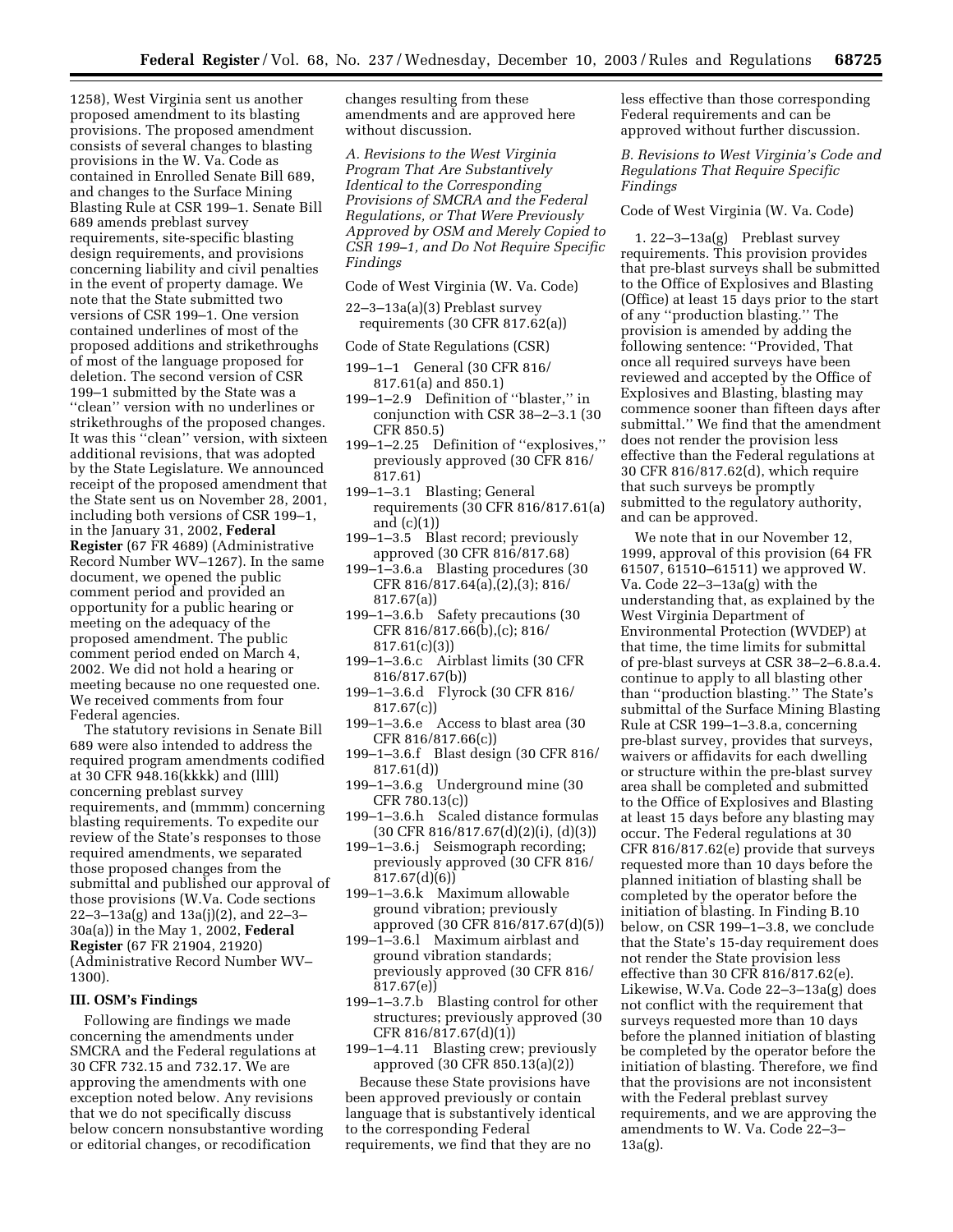2. 22–3–22a(e) Blasting restrictions. This provision concerns blasting within 1,000 feet of a protected structure. This subsection was amended by adding the words ''identified,'' and ''notification area,'' which are intended to clarify the intent of the last sentence of this provision. These changes were made in response to our recommendations when we initially approved these blasting provisions on November 12, 1999 (64 FR 61507, 61511). As amended, the sentence provides that in the development of a site-specific blasting plan, consideration shall be given, but not limited to ''\* \* \* the concerns of the owner or occupant living in the protected structures identified in the blasting schedule notification area.'' We find that the amendment does not render the provision inconsistent with SMCRA section 515(b)(15)(C), which concerns the prevention of injury to persons and damage to property, and can be approved. We note, however, that in our November 12, 1999, approval of this provision (64 FR at 61511) we approved W. Va. Code 22–3–22a(e) only to the extent that all blast designs, site specific and generic, as explained by WVDEP at that time, comply with the blast design requirements at CSR 38–2– 6.5.g.3. These provisions are now located at CSR 199–1–3.6.f.3. Therefore, W.Va. Code 22–3–22a(e) remains approved with the understanding that all blast designs, site specific and generic, comply with the blast design requirements at CSR 199–1–3.6.f.3.

3. 22–3–22a(f) Waiver of the blasting prohibitions. This subsection was amended by deleting the words ''or the site specific restriction within one thousand feet in writing'' in two locations. The effect of this deletion means that a waiver of the site-specific blast design cannot be obtained within ''one thousand feet'' of a protected structure. Subsection 22–3–22a(e) provides that blasting within 1,000 feet of a protected structure shall have a sitespecific blast design approved by the Office of Explosives and Blasting. Deletion of the words ''or the site specific restriction within one thousand feet in writing'' from the waiver provisions of subsection 22–3–22a(f) means that although an owner or occupant may waive the blasting prohibition within 300 feet of a protected structure, the permittee must still provide a site-specific blast design to the Office for all blasting within 1,000 feet of a protected structure. We find that the amendments to this provision do not render the West Virginia program less effective than the Federal

regulations at 30 CFR 816/817.61(d) and can be approved.

4. 22–3–30a(b) Blasting requirements. This subsection requires penalties to be imposed for each permit area or contiguous permit areas where blasting was not in compliance with the regulations governing blasting parameters and resulted in property damage to a protected structure. The subsection was amended by adding language to the first sentence that establishes the limits to which the penalties at subsection 22–3–30a(b) will apply. The words ''at a surface coal mine operation as defined by the provisions of subdivision (2), subsection (a), section thirteen-a of this article'' were added following the word ''blast'' and before the word ''was.'' In effect, the penalties identified at subsection 22–3– 30a(b) apply to surface coal mining operations, except those that are less than 200 acres in a single permitted area or less than 300 acres of contiguous or nearly contiguous area of two or more permitted areas. This revision is intended to ensure that coal operators with relatively small mining operations will not be subject to the penalties authorized by subsection 22–3–30a(b) (see Administrative Record Number WV–1376).

By its terms, 22–3–30a(b) pertains only to blasting violations that result in property damage to protected structures. These punitive penalties are in addition to the civil penalties that will be assessed for blasting violations resulting in property damage under CSR 199–1– 8.6, 8.7, and 8.8 (Administrative Record Number WV–1376). These penalties will not apply to blasting violations caused by small surface mining operations as described in W. Va. Code 22–3–13a(1) or to coal extraction by underground coal mining methods. Thus, the supplemental penalties imposed by the State for these blasting violations are not inconsistent with the Federal penalty requirements at section 518 of SMCRA. Furthermore, all blasting violations, regardless of whether they cause damage to protected structures, including damage to water wells, will be subject to the civil penalty assessment requirements set forth in W. Va. Code 22–3–17 and CSR 199–1–8.6, 8.7, and 8.8 (*see* 64 FR at 61513–61514; November 12, 1999). Therefore, we find that the new language does not render the West Virginia program inconsistent with SMCRA at section 518, or the Federal regulations at 30 CFR part 845, and can be approved.

5. 22–3–30 $a(c)$  Prohibition against imposing penalties for violations that are merely administrative in nature. This provision was amended by adding language to clarify what penalties may not be imposed on an operator for any violation identified in 22–3–30a(b) that is merely administrative in nature. As amended, this provision provides as follows:

(c) Notwithstanding the provisions of subsections (a) and (b) of this section, the division [Department] of environmental protection may not impose penalties, as provided for in subsection (b) of this section, on an operator for the violation of any rule identified in subsection (b) of this section that is merely administrative in nature.

We note that W. Va. Code 22–3–30a concerns liability and requires the imposition of punitive penalties in the event of property damage. As discussed above, all blasting related violations will be assessed civil penalties in accordance with W.Va. Code 22–3–17 and CSR 199– 1–8.6, 8.7, and 8.8. This would also include blasting violations resulting in property damage that are administrative in nature. Therefore, we find that this provision is not inconsistent with SMCRA section 518(a) concerning penalties, and can be approved.

6. 22–3–30a(e) Blasting within 300 feet of a protected structure. This provision has been amended by adding language concerning site-specific blast designs. As amended, this subsection provides that where an inspection establishes that production blasting is done within 300 feet of a protected structure, without an approved sitespecific blast design or not in accordance with an approved sitespecific blast design for production blasting within 1,000 feet of a protected structure or within 100 feet of a cemetery, the monetary penalties and revocation, as set out in W. Va. Code 22–3–30a(b), apply. This means that production blasting that is done within 300 feet of a protected structure, even if it was done in accordance with a waiver or a site-specific blast design, and causes property damage will be assessed a supplemental penalty in accordance with W. Va. Code 22–3–30a(b). In addition, all blasting related violations that cause or do not cause property damage to protected structures will be subject to the civil penalty requirements of W. Va. Code 22–3–17 and CSR 199– 1–8.6, 8.7, and 8.8. Therefore, we find that subsection 22–3–30a(e), as amended, is no less stringent than SMCRA section 518 and not inconsistent with 30 CFR part 845, and can be approved.

7. 22–3–30a(f) Penalties assessed and collected. This provision is amended by adding a citation to clarify that the penalties and liabilities that must be assessed are those authorized by subsection 22–3–30a(b). As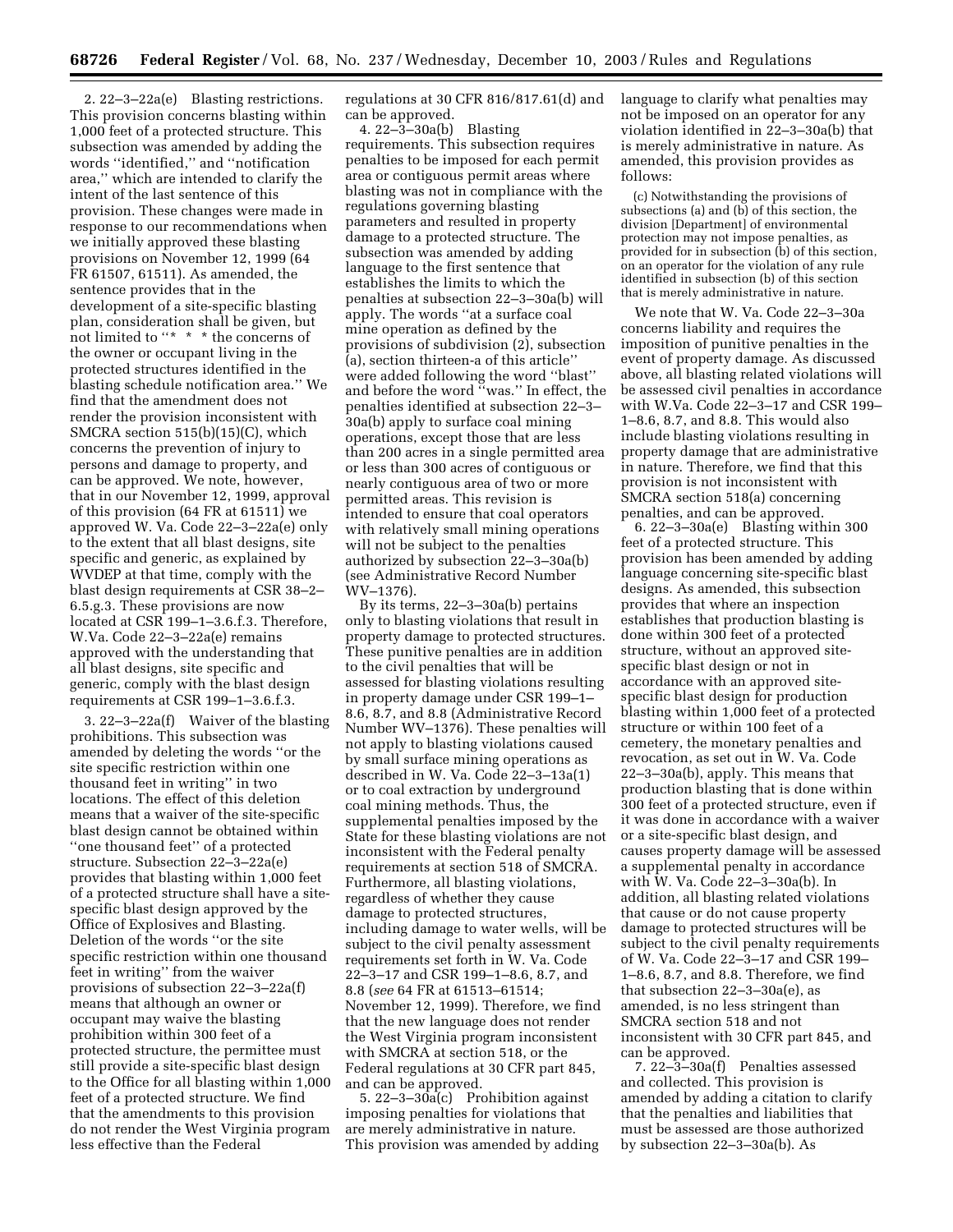amended, subsection 22–3–30a(f) provides that all penalties and liabilities as set forth in subsection 22–3–30a(b) shall be assessed by the Secretary of the WVDEP and deposited with the treasurer of the State of West Virginia in the ''general school fund.'' In our previous finding concerning this provision (November 12, 1999; 64 FR at 61514), we did not approve subsection 22–3–30a(f) because of the requirement that the fees collected would be deposited in the ''general school fund,'' rather than the ''special reclamation fund.''

The approved State program at W. Va. Code 22–3–17(d)(2) currently requires that civil penalties be deposited into the State's alternative bonding system, known as the ''special reclamation fund.'' Under 22–3–30a(f), penalties collected from blasting violations that resulted in property damage to protected structures will be deposited into the general school fund. We note that W. Va. Code 22–3–30a(f) only concerns punitive penalty assessments relating to property damage violations due to blasting that supplement the State's existing civil penalty assessments at CSR 38–2–20. All blasting related violations will still be assessed under CSR 199–1–8.6, 8.7, and 8.8 and the monies collected will be deposited in the Special Reclamation Fund. Therefore, the Special Reclamation Fund will continue to receive funds from civil penalty assessments under CSR 199–1–8.6, 8.7, and 8.8, while the general school fund will receive funds from the supplemental penalties assessed under 22–3–30a(b) and (f). Given that existing funds will not be diverted from the Special Reclamation Fund, we find that this provision does not render the West Virginia program inconsistent with SMCRA section 518 concerning penalties and section 509(c) concerning alternative bonding systems, and can be approved.

8. 22–3–30a(h) Applicability. This provision is amended to clarify that the provisions of section 22–3–30a do not apply to the extraction of minerals by underground mining methods, provided that nothing contained in section 22–3– 30a may be construed to exempt any coal mining operation from the general performance standards as contained in W. Va. Code 22–3–13 and any rules promulgated pursuant thereto. Blasting associated with surface impacts and surface operations incidental to underground coal mining would be subject to the State's blasting requirements, including the supplemental and civil penalty assessment provisions at 22–3–30a(b),

subject to the acreage limitations of that same subsection, and CSR 199–1–8.6, 8.7, and 8.8. We find that as amended, this provision is consistent with SMCRA section 518 and 30 CFR part 845, pertaining to penalty assessments, and can be approved.

### Code of State Regulations (CSR)

9. CSR 199–1–2 Definitions. CSR 199–1–2 contains definitions, which are discussed next. Except for the definitions at CSR 199–1–2.15, 2.26, 2.30, 2.32, 2.36, and 2.38, the terms that are defined herein have no specific Federal counterparts.

199–1–2.1 Definition of ''active blasting experience.'' Active blasting experience means experience gained by a person who has worked on a blasting crew, or supervised a blasting crew. Two hundred forty (240) working days constitutes one year of experience. Experience may only be gained by ''first hand'' participation in activities associated with the storing, handling, transportation and use of explosives or the immediate supervision of those activities within surface coal mined, and the surface areas of underground coal mines. Experience should be related to surface mine blasting; Provided, that other related blasting experience (quarrying operations, *etc.*) may be accepted by the Secretary on a case-by-case basis as qualifying experience. We find that this definition is not inconsistent with SMCRA section 515(b)(15)(D) or the Federal regulations at 30 CFR part 850 and can be approved.

199–1–2.2 defines ''air blast'' to mean an airborne shock wave resulting from the detonation of explosives. We find that this definition is not inconsistent with SMCRA section 515(b)(15) or the Federal regulations at 30 CFR 816/ 817.67(b) and can be approved.

199–1–2.3 defines ''adjuster'' to mean an outside party that is assigned to investigate, document, evaluate and make recommendations on a reported loss. We find that this definition is not inconsistent with SMCRA or the Federal regulations and can be approved.

199–1–2.4 defines ''arbitrator'' as an impartial individual appointed by the Office of Explosives and Blasting with the authority to settle the disputes between property owners and mine operators as they relate to allegations of blasting damage. We find that this definition is not inconsistent with SMCRA or the Federal regulations and can be approved.

199–1–2.5 defines ''arbitration'' as the referral of a dispute to a neutral or impartial person for total or partial determination. It is intended to be inexpensive, prompt and fair to the

parties. We find that this definition is not inconsistent with SMCRA or the Federal regulations and can be approved.

199–1–2.6 Definition of ''blast.'' This provision was previously approved and was amended by adding the words "planned or unplanned." As amended, "blast" is defined to mean any planned or unplanned detonation(s) of an explosive(s) being initiated simultaneously by a single source. We find that the definition is not inconsistent with the Federal regulations at 30 CFR 816/817.61 concerning the use of explosives and can be approved.

199–1–2.7 defines ''blast area'' to mean the area surrounding a blast site where flyrock could occur and which should be guarded against entry during the shot. We find that this definition is not inconsistent with SMCRA section 515(b)(15) or the Federal regulations at 30 CFR 816/817.66 and can be approved.

199–1–2.8 defines ''blast site'' to mean the area where explosive material is handled during loading including the perimeter formed by the loaded blast holes, and 50 feet in all directions from the collar of the outermost borehole or protected by a physical barrier to prevent access to the loaded blast holes. We find that this definition is not inconsistent with SMCRA section 515(b)(15) or the Federal regulations at 30 CFR 816/817.61 and can be approved.

199–1–2.10 defines ''blasting complaint'' to mean a communication to the Office from a member of the general public expressing concern, aggravation, fear or indications of blasting damage. A blasting complaint may or may not initially indicate damage. We find that this definition is not inconsistent with SMCRA or the Federal regulations and can be approved.

199–1–2.11 defines ''blasting claim'' to mean an allegation by the property owner of blasting related damage to property. We find that this definition is not inconsistent with SMCRA or the Federal regulations and can be approved.

199–1–2.12 defines ''blasting log'' as a written record containing all pertinent information about a specific blast as may be required by law or rule. We find that this definition is not inconsistent with SMCRA section 515(b)(15) or the Federal regulations at 30 CFR 816/ 817.68 and can be approved.

199–1–2.13 defines ''blasting vibration'' to mean the temporary ground movement produced by a blast that can vary in both intensity and duration. We find that this definition is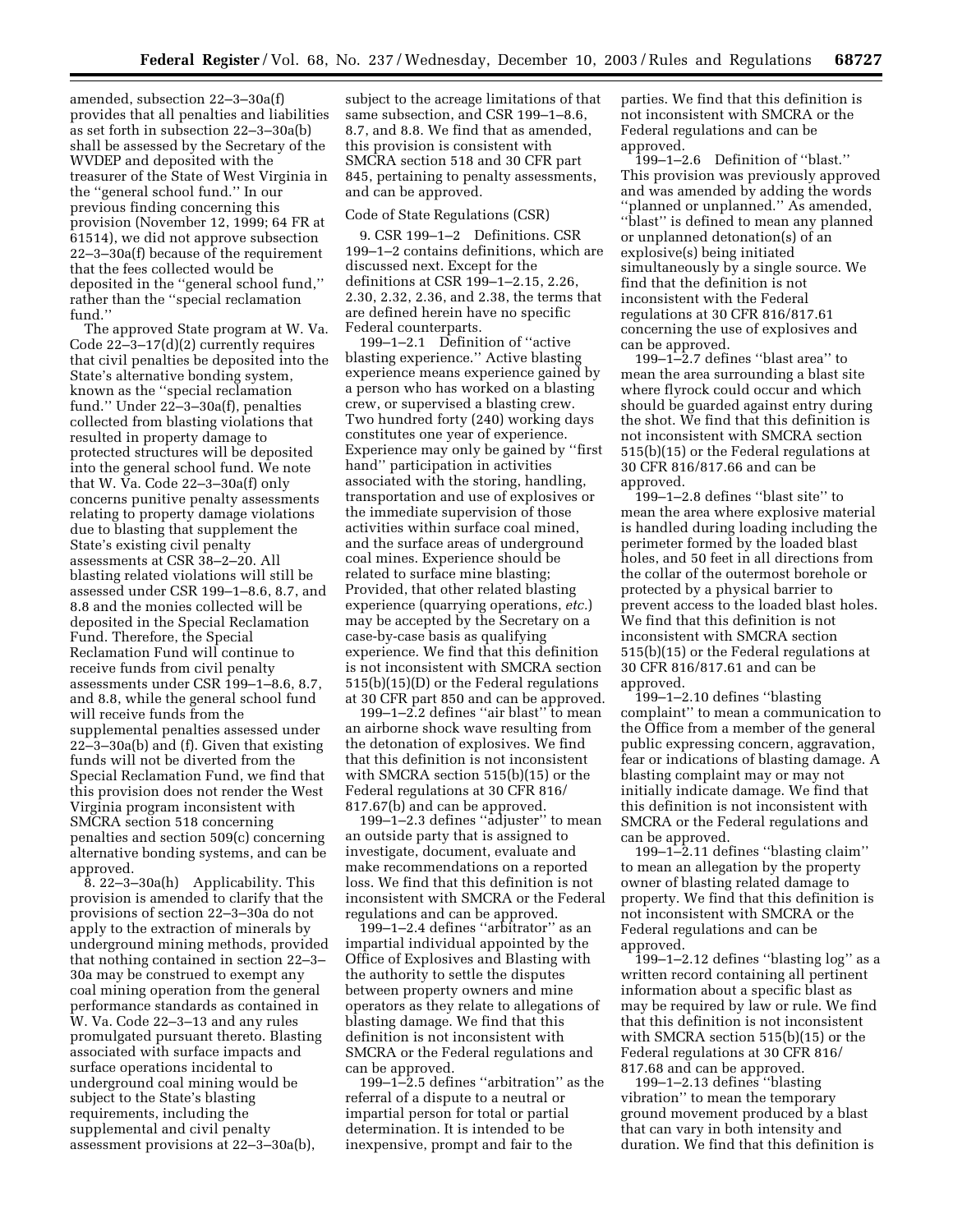not inconsistent with SMCRA section 515(b)(15) or the Federal regulations at 30 CFR 816/817.67 and can be approved.

199–1–2.14 defines ''caused by blasting'' to mean that there is direct, consistent and conclusive evidence or information that the alleged damage was definitely caused by blasting from the mine site in question. We find that this definition is not inconsistent with SMCRA or the Federal regulations and can be approved.

199–1–2.15 defines ''certified blaster'' to mean a person who has taken and passed the examination described in CSR 199–1, and has been issued a certification card by the Office. We find that this definition is not inconsistent with SMCRA section 515(b)(15) or the Federal regulations at 30 CFR 816/ 817.61(c) and 850.5 and can be approved.

199–1–2.16 defines ''certified examiner/inspector'' to mean a person employed by the Office of Explosives and Blasting who administers training or examinations to applicants for certification as certified blasters, or who inspects surface mining operations and who has taken and passed the examination described in CSR 199–1. We find that this definition is not inconsistent with SMCRA section 515(b)(15) or the Federal regulations and can be approved.

199–1–2.17 defines ''chief'' to mean the Chief of the Office of Explosives and Blasting. We find that this definition is not inconsistent with SMCRA or the Federal regulations and can be approved.

199–1–2.18 defines ''claimant'' to mean the property owner who makes a blasting damage claim. We find that this definition is not inconsistent with SMCRA or the Federal regulations and can be approved.

199–1–2.19 defines ''claims administrator'' to mean the individual, firm or organization that manages the blasting damage claims program for the Office of Explosives and Blasting. We find that this definition is not inconsistent with SMCRA or the Federal regulations and can be approved.

199–1–2.20 defines ''construction blasting'' to mean blasting to develop haulroads, mine access roads, coal preparation plants, drainage structures, or underground coal mine sites and shall not include production blasting. We find that this definition is not inconsistent with SMCRA section 515(b)(15) or the Federal regulations at 30 CFR 816/817.61 and can be approved.

199–1–2.21 defines ''contiguous or nearly contiguous'' to mean surface

mining operations that share a permit boundary or are within 100 feet of each other at the nearest point. We find that this definition is not inconsistent with SMCRA or the Federal regulations and can be approved.

199–1–2.22 defines ''detonation'' to mean a chemical reaction resulting in a rapid release of energy. We find that this definition is not inconsistent with SMCRA or the Federal regulations and can be approved.

199–1–2.23 defines ''Secretary'' to mean the Secretary of the Department of Environmental Protection or the Secretary's authorized agent. We find this definition is not inconsistent with SMCRA or the Federal regulations and can be approved.

199–1–2.24 defines ''Department'' to mean the Department of Environmental Protection. We find this definition is not inconsistent with SMCRA or the Federal regulations and can be approved.

199–1–2.26 defines ''fly rock'' to mean rock and/or earth propelled from the blast site through the air or along the ground by the force of the detonated explosives. We find that this definition is consistent with the Federal regulations at 30 CFR 816/817.67(c) regarding flyrock and can be approved.

199–1–2.27 defines ''loss value'' to mean the amount of money indicated in a given loss to include costs of repairs or replacement costs. We find that this definition is not inconsistent with SMCRA or the Federal regulations and can be approved.

199–1–2.28 defines ''not caused by blasting'' to mean that there is direct, consistent, and conclusive evidence or information that blasting from the mine site in question was definitely not at fault for the alleged property damage. We find that this definition is not inconsistent with SMCRA or the Federal regulations and can be approved.

199–1–2.29 defines ''office'' to mean the Office of Explosives and Blasting. We find that this definition is not inconsistent with SMCRA or the Federal regulations and can be approved.

199–1–2.30 Definition of ''operator.'' Operator means any person who is granted or who should obtain a permit to engage in any activity covered by W. Va. Code 22. Under W. Va. Code 22–3– 3(o), ''operator'' is defined as follows:

(o) ''Operator'' means any person who is granted or who should obtain a permit to engage in any activity covered by this article and any rule promulgated under this article and includes any person who engages in surface-mining or surface-mining and reclamation operations, or both. The term shall also be construed in a manner consistent with the federal program pursuant to the federal Surface-Mining Control and Reclamation Act of 1977, as amended.

The Federal definition at 30 CFR 701.5 defines ''operator'' as any person engaged in coal mining who removes or intends to remove more than 250 tons of coal from the earth or from coal refuse piles by mining within 12 consecutive calendar months in any one location. In accordance with the State's statutory definition of ''operator,'' the State's regulatory definition of "operator" must be construed in a manner consistent with the Federal definition of ''operator.'' We find, therefore, that the definition of ''operator'' at CSR 199–1–2.30, like W. Va. Code 22–3–3(o), is consistent with the Federal definition of ''operator'' at 30 CFR 701.5 and can be approved.

199–1–2.31 defines ''possible caused by blasting'' to mean the physical damage in question is not entirely consistent with blasting induced property damage, but that blasting cannot be ruled out as a casual factor. We find that this definition is not inconsistent with SMCRA or the Federal regulations and can be approved.

199–1–2.32 defines ''pre-blast survey'' to mean the written documentation of the existing condition of a given structure near an area where blasting is to be conducted. The purpose of the survey is to note the pre-blasting condition of the structure and note any observable defects or damage. While the proposed definition does not define near, we note that under W. Va. Code 22–3–13a(a), pre-blast surveys will be conducted for man-made dwellings or structures within 1⁄2 mile of the permitted area or under specified circumstances 7⁄10 mile of the proposed blasting site. We find that this definition, when read together with the statute, is consistent with the Federal regulations at 30 CFR 816/817.62 and can be approved.

199–1–2.33 defines ''probably caused by blasting'' to mean that there is physical damage present at the site in question that is entirely consistent with blasting induced property damage, and said damage can be attributed to a specific mine site and/or blast event(s). We find that this definition is not inconsistent with SMCRA or the Federal regulations and can be approved.

199–1–2.34 defines ''probably not caused by blasting'' to mean that there is substantial, but not conclusive information that the alleged damage was caused by something other than blasting. We find that this definition is not inconsistent with SMCRA or the Federal regulations and can be approved.

199–1–2.35 defines ''production blasting'' to mean blasting that removes the overburden to expose underlying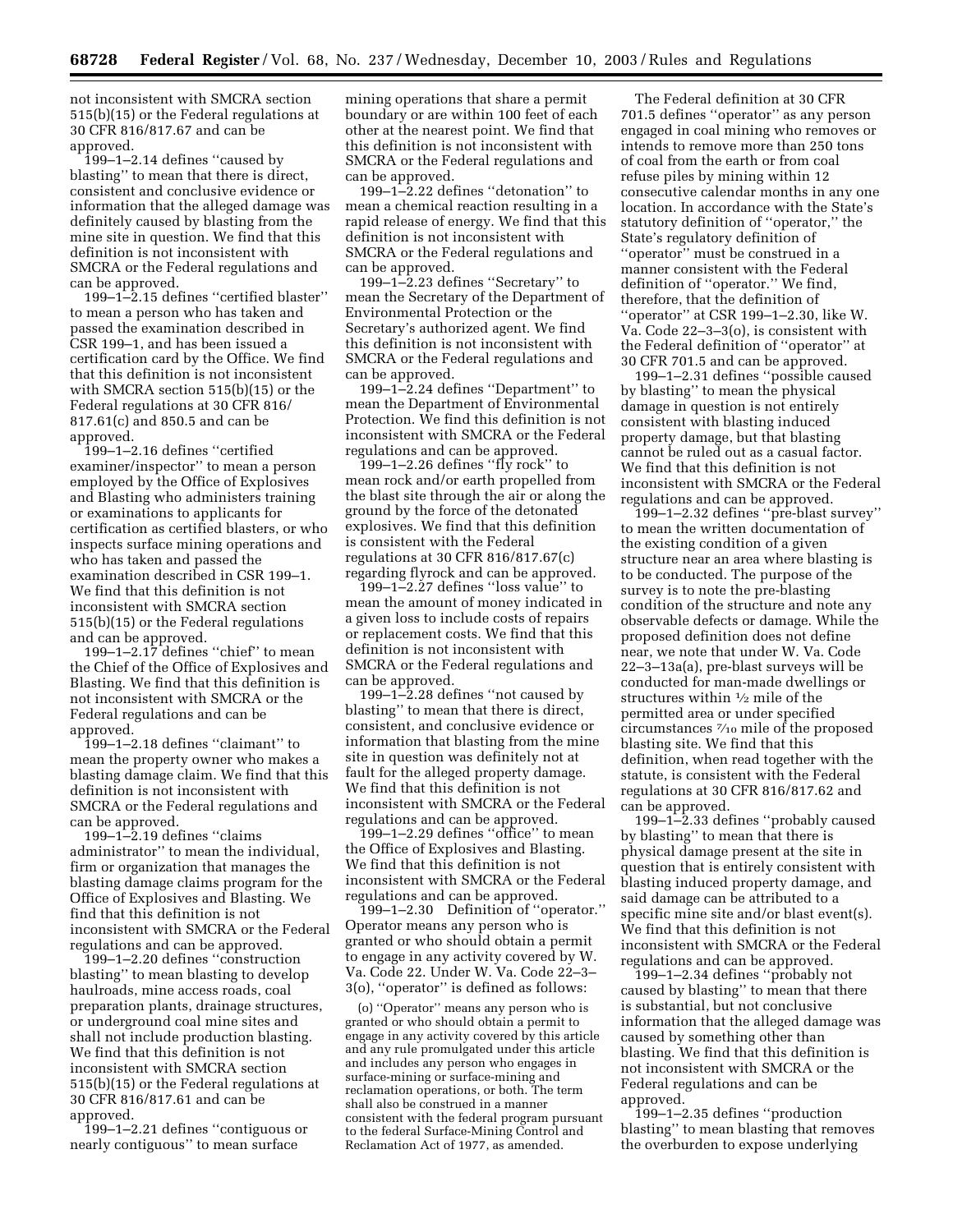coal seams and shall not include construction blasting. We find that this definition is not inconsistent with SMCRA or the Federal regulations and can be approved.

199–1–2.36 defines ''protected structure'' to mean any of the following structures that are situated outside the permit area: An occupied dwelling, a temporarily unoccupied dwelling which has been occupied within the past 90 days, a public building, a habitable building for commercial purposes, a school, a church, a community or institutional building, a public park or a water supply. This definition is used in the provisions at CSR 199–1–3.6 to provide protection from blasting damage for such protected structures. CSR 199– 1–3.7 provides for the protection of structures in the vicinity of the blasting area which are not defined as protected structures. We find that this definition is not inconsistent with SMCRA or the Federal blasting regulations at 30 CFR 816/817.67 and can be approved.

199–1–2.37 defines ''supervised a blasting crew'' to mean that a person assumed responsibility for the conduct of a blasting crew(s) and that the crew(s) reported directly to that person. We find that this definition is not inconsistent with SMCRA or the Federal regulations and can be approved.

199–1–2.38 defines ''surface mine and surface area of underground mines'' to mean:

all areas except underground workings surface mined or being surfaced mined, including adjacent areas ancillary to the operations, *i.e.*, preparation and processing plants, storage areas, shops, haulageways, roads, and trails, which are covered by the provisions of W. Va. Code 22–3–1 *et seq.*, and rules promulgated under that article.

Although it lacks commas setting apart the phrase, it is our understanding that this definition intends to exclude ''underground workings'' from the definition of ''surface mine and surface area of underground mines.'' Our finding that this definition is not inconsistent with SMCRA or the Federal definition of ''surface coal mining operations'' at 30 CFR 700.5 and can be approved is based upon that understanding of its intended meaning.

199–1–2.39 defines ''worked on a blasting crew'' to mean a person has first-hand experience in storing, handling, transporting, and using explosives, and has participated in the loading, connecting, and preparation of blast holes and has participated in detonating blasts. We find that this definition is not inconsistent with SMCRA or the Federal regulations and can be approved.

10. CSR 199–1–3 Blasting.

199–1–3.2.a Blasting plans. This subdivision is nearly identical to CSR 38–2–6.2 with the following changes. The first sentence was deleted, which required that each application for a permit, where blasting is anticipated, shall include a blasting plan. The deleted sentence was replaced by the following sentence: ''As required by statute, all surface mining operations that propose blasting shall include a blasting plan.'' The W. Va. Code 22–3– 9(e) provides that each applicant for a surface-mining permit shall submit to the director as part of the permit application a blasting plan where explosives are to be used, which shall outline the procedures and standards by which the operator will meet the provisions of the blasting performance standards. We find that this new sentence is substantively identical to the Federal requirement at 30 CFR 780.13(a) concerning blasting plan, and that it can be approved.

Proposed 199–1–3.2.a was amended by deleting the phrase ''and the terms and conditions of the permit.'' We find that the deletion of this phrase does not render the provision less effective than the counterpart Federal provision at 30 CFR 780.13(a) and can be approved.

Proposed 199–1–3.2.a was amended to provide that the blasting plan would include methods to be applied in preventing, rather than controlling, the adverse effects of blasting. It was also amended by adding language that requires that blasting plans shall delineate the type of explosives and detonation equipment, the size, the timing and frequency of blasts, and the effect of geologic and topographic conditions on specific blasts. The new language also provides that blasting plans shall be designed to prevent injury to persons, prevent damage to public and private property outside the permit area, prevent adverse impacts on any underground mine, prevent change in the course, channel or availability of ground or surface water outside the permit area, and reduce dust outside the permit area. We find that this new language, which provides for the prevention of the adverse effects of blasting, is substantively identical to the requirements in SMCRA at section 515(b)(15)(C) with one exception. There is no Federal counterpart to the new provision at 199–1–3.2.a.5, which requires that blasting shall be designed to reduce dust outside the permit area. We find, however, that the provision is not inconsistent with the Federal requirements. Therefore, we find that the amendments to CSR 199–1–3.2.a can be approved.

199–1–3.2.b Review of blasting plans. This provision requires the Office of Explosives and Blasting to review blasting plans for administrative and technical completeness. There is no direct Federal counterpart to this provision. However, we find that the provision is not inconsistent with SMCRA section 515(b)(15) and the Federal regulations at 30 CFR 777.15 and 780.13(a) concerning completeness of a permit application and the blasting plan and can be approved.

199–1–3.2.c Inspection and monitoring procedure. This provision provides that each blasting plan shall contain an inspection and monitoring procedure to insure that blasting operations are conducted to eliminate, to the maximum extent technically feasible, adverse impacts to the surrounding environment and surrounding occupied dwellings. In addition, this subdivision provides that for all surface coal extraction operations that will include production blasting, the monitoring procedure shall include provisions for monitoring ground vibrations and air blast. This mandatory monitoring of production blasting is no less effective than the Federal requirements at 30 CFR 780.13(b), which requires each permit application to include a description of any system to be used to monitor compliance with blasting standards. We find that subdivision 3.2.c is consistent with the Federal requirements at 30 CFR 780.13(b) and can be approved.

199–1–3.2.d Review of blasting plans where a blasting related notice of violation (NOV) or cessation order (CO) have been issued. This provision requires that where a blasting related NOV or CO has been issued, the Office shall review the blasting plan within thirty (30) days of final disposition of the NOV or CO. This review will focus on the specific circumstances that led to the enforcement action. If necessary, the blasting plan will be modified to insure all precautions are being taken to safely conduct blasting operations. There is no direct Federal counterpart to this provision. However, we find that subdivision 3.2.d. is consistent with the Federal regulations at 30 CFR 816/ 817.61(d)(5), which states that the regulatory authority may require changes to the blast design, and can be approved.

199–1–3.3(a) Public notice of blasting operations. This provision is copied from CSR 38–2–6.3 and amended by adding a requirement that copies of the blasting schedule must also be distributed by Certified Mail to residents within seven tenths of a mile of the blasting sites for all surface coal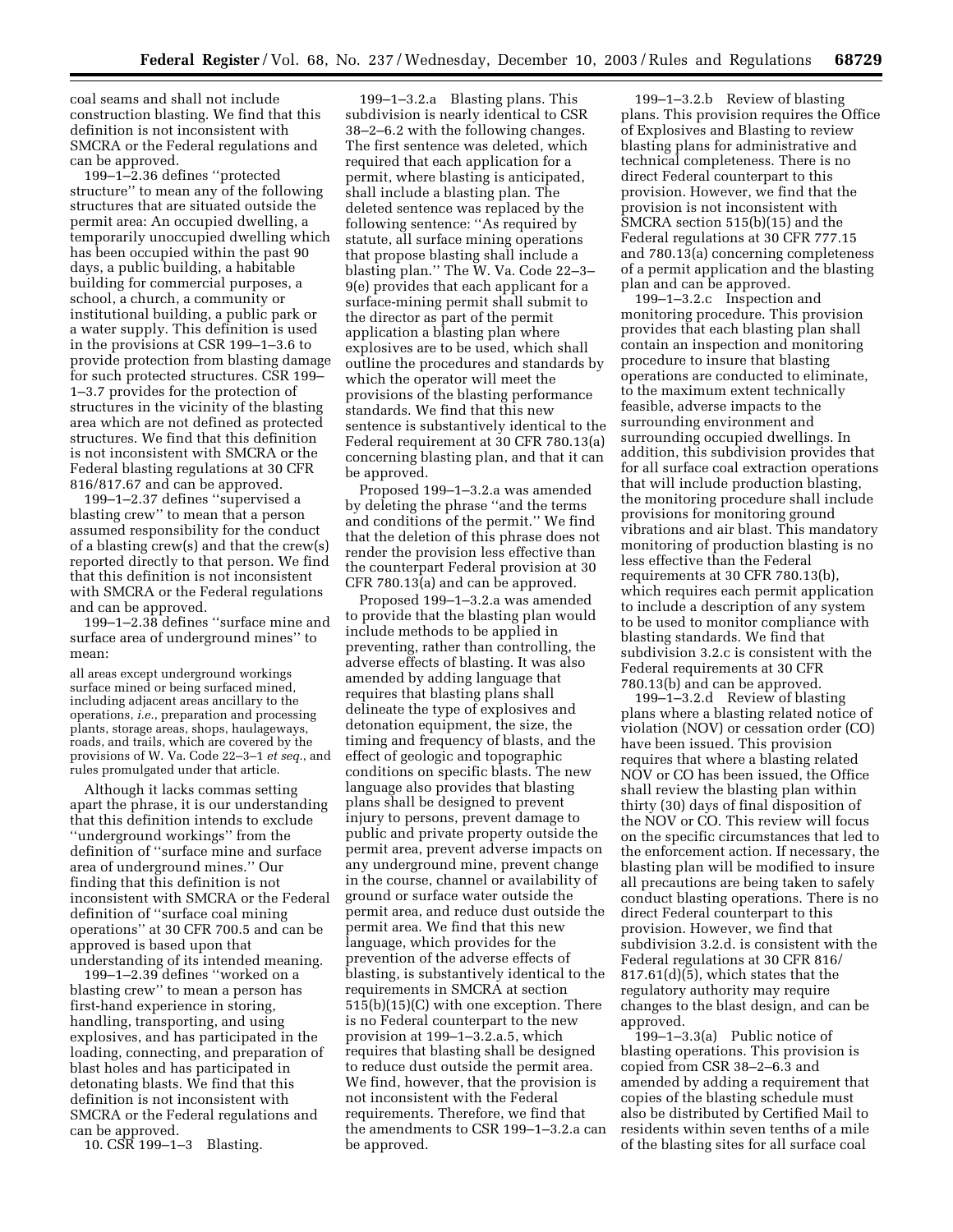extraction permits larger than those defined in accordance with W. Va. Code 22–3–13a(a)(1). The State also revised an existing sentence providing that, unless blasting operations will occur on drainage structures and roads, [such] structures are exempt from measuring the notification area. In addition, the State added a requirement that a list of residents, utilities, and owners of manmade structures within the notification area shall be made part of the blasting plan, and shall be updated on an annual basis. Finally, the provision now requires publication and redistribution of the blasting schedule in a newspaper of general circulation in all the counties of the proposed [permit] area, rather than just in the county of the proposed permit area. We find that as amended, CSR 199–1–3.3(a) is consistent with and no less effective than the Federal regulations at 30 CFR 816.64(b) and can be approved.

199–1–3.4 Public notice of surface blasting incident to underground coal mining. This provision, which is nearly identical to the provision at CSR 38–2– 6.3.b, is amended by adding the words ''and workplaces'' immediately following the word ''residents'' and before the words ''or owners.'' The effect of this amendment is to require that ''workplaces'' also receive the written notification of the proposed times and locations of the surface blasting operations incidental to underground coal mining operations. We find that the addition of the words ''and workplaces'' does not render the provision less effective than the Federal regulations at 30 CFR 817.64(a) and 816.79 and can be approved.

199–1–3.6.i Ground vibration. This provision was copied from CSR 38–2– 6.5.j and amended by adding language to provide that seismographs used to demonstrate compliance with this subdivision must be shake-table calibrated annually. Also, the annual calibration certificate shall be kept filed with the blasting logs and seismograph records and made available for review as required by subdivision CSR 199–1– 3.5.a. While there is no Federal counterpart to the new language, we find that it is not inconsistent with the Federal regulations concerning ground vibration at 30 CFR 816/817.67(d) and that CSR 199–1–3.6.i can be approved.

199–1–3.7.a Blasting control for other structures. This provision was copied from CSR 38–2–6.6.a, and amended by adding language to provide that if alternative maximum allowable limits on vibration are not included in the approved blast plan, the operator shall comply with the limits specified in paragraph 3.6.c.1, and subdivisions

3.6.h and 3.6.i. While there is no direct Federal counterpart to this provision, we find that it is consistent with the intent of 30 CFR 816/817.67(b) and (d) and can be approved.

199–1–3.8 Pre-blast survey. This provision is copied from CSR 38–2– 6.8.a.2, and amended by adding the following language at the end of the provision:

The pre-blast survey shall include a description of the water source and water delivery system. When the water supply is a well, the pre-blast survey shall include written documentation about the type of well, and where available, the well log and information about the depth, age, depth and type of casing, the static water level, flow and recharge data, the pump capacity, the name of the drilling contractor, and the source or sources of the information.

While the proposed language has no direct Federal counterpart, we find that it is consistent with and no less effective than the Federal regulations at 30 CFR 816/817.62(c) and can be approved.

We must note that the State has not included specific procedures in its rules requiring operators, at least 30 days prior to the beginning of blasting operations, to notify residents or owners of structures in writing on how to request a preblast survey. However, this specific requirement is contained in W.Va. Code 22–3–13a(a), and it is our understanding that W.Va. Code 22–3– 13a(a) continues to apply.

In addition, subsection 3.8 does not specifically require that copies of the preblast survey be promptly provided the person requesting the survey and the Secretary, and that the report be signed by the person conducting the preblast survey. However, W. Va. Code 22–3– 13a(f)(18) specifically requires that the preblast survey include the signature of the person performing the survey. In addition, W. Va. Code 22–3–13a(g) provides that pre-blast surveys must be submitted to the Office of Explosives and Blasting, and that the Office shall provide a copy of the survey to the owner or occupant. It is our understanding that both W. Va. Code 22–3–13a(f)(18) and 22–3–13a(g) continue to apply. Our approval of subsection 3.8 is based upon those understandings.

199–1–3.8.a Pre-blast survey. This provision provides that surveys, waivers or affidavits for each dwelling or structure within the pre-blast survey area shall be completed and submitted to the Office of Explosives and Blasting at least 15 days before any blasting may occur, provided, that once all pre-blast surveys have been accepted by the Office, blasting may commence sooner than 15 days from submittal. There is no

direct Federal counterpart to this provision. However, the Federal regulations at 30 CFR 816/817.62(e) provide that surveys requested more than 10 days before the planned initiation of blasting shall be completed by the operator before the initiation of blasting. While subdivision 199–1–3.8.a does not contain a specific counterpart to this language at 30 CFR 816/ 817.62(e), we find that CSR 199–1–3.8.a does not conflict with the Federal requirement. That is, the State provision in no way prohibits surveys being requested more than 10 days before the planned initiation of blasting. Furthermore, the State's existing regulations at CSR 38–2–6.8.a.4 provide that pre-blast surveys requested more than 10 days before the planned initiation of blasting must be completed before blasting begins. This ensures that any preblast survey that may be requested after the 15-day submission period will be completed before blasting commences. Therefore, we are approving this provision because, when read in conjunction with CSR 38–2– 6.8.a.4, it is not inconsistent with 30 CFR 816/817.62(e).

199–1–3.8.a.1 Disagreement with pre-blast survey results. This provision provides that any person who disagrees with the results of the survey may submit a detailed description of the specific areas of disagreement, to the Office of Explosives and Blasting. The description of the areas of disagreement will be made a part of the pre-blast survey on file at the Office. We find that this new provision is no less effective than the Federal regulations at 30 CFR 816/817.62(d) and can be approved.

199–1–3.8.a.2 Structures/ renovations after an initial pre-blast survey. This provision provides that if a structure is added to or renovated subsequent to a survey, a survey of such additions and/or renovations shall be performed upon request of the resident or owner. If a pre-blast survey was waived by the owner and was within the requisite area and the property was sold, the new owner may request a preblast survey from the operator. An owner within the requisite area may request, from the operator, a pre-blast survey on structures constructed after the original pre-blast survey. We find that this new provision is no less effective than the Federal regulations at 30 CFR 816/817.62(b) and can be approved.

199–1–3.9 Pre-blast surveyors. These new provisions set forth the qualifications for individuals and firms performing pre-blast surveys. There are no Federal counterparts to these provisions. We find, however, that these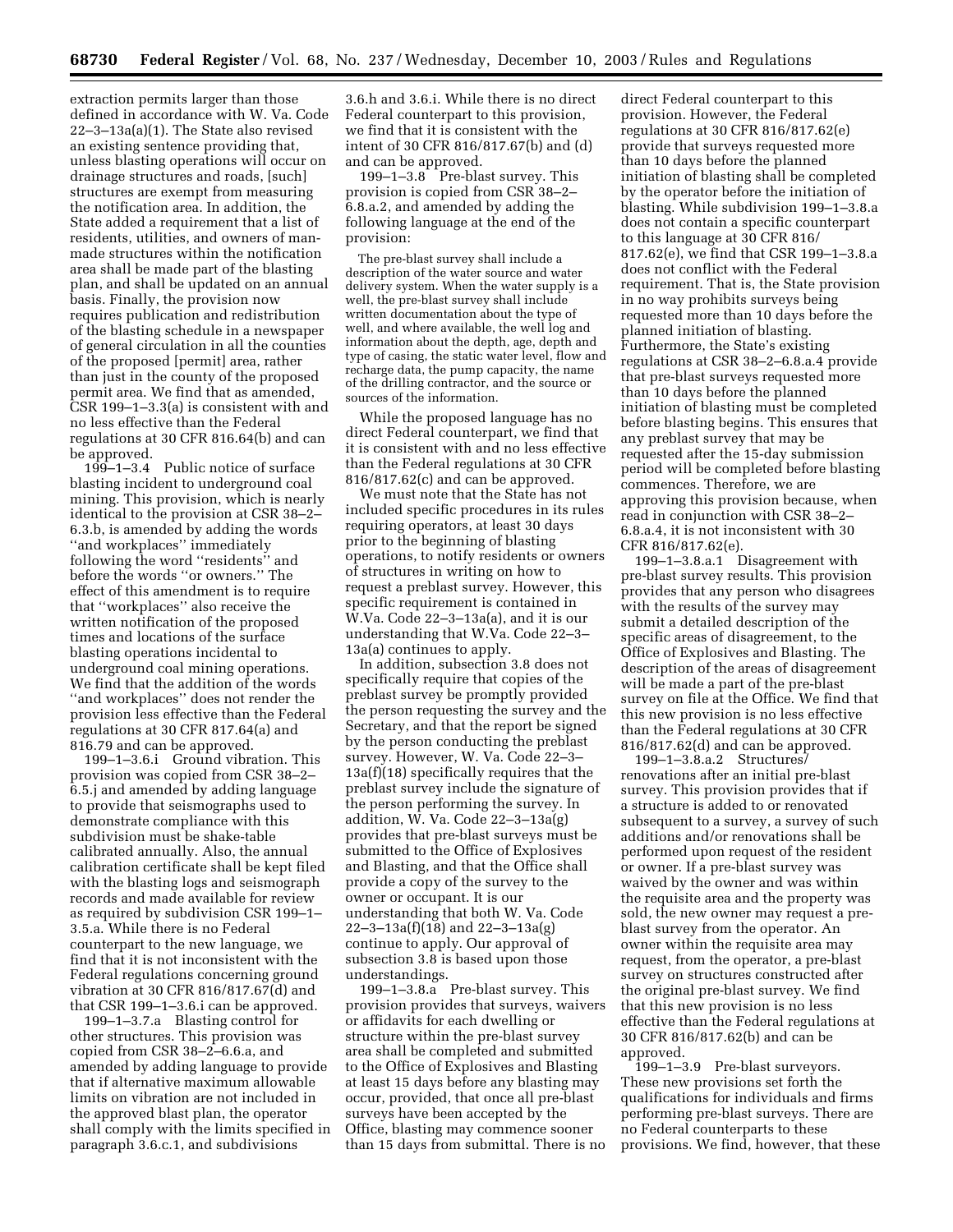provisions are not inconsistent with SMCRA section 515(b)(15) concerning the use of explosives, and the Federal regulations at 30 CFR 816/817.62 concerning pre-blasting surveys and can be approved.

199–1–3.10 Pre-blast survey review. This provision sets forth the requirements for submittal of pre-blast surveys to the Office of Explosives and Blasting and review of such surveys by the Office. The Federal regulations at 30 CFR 816/817.62, concerning preblasting survey, provide for pre-blast surveys, but the Federal regulations do not contain submittal and review procedures for pre-blast surveys. SMCRA at section 505(b) provides that any State statutory or regulatory provision which is in effect or may become effective after the enactment of SMCRA and that provides for control and regulation of surface mining and reclamation operations for which no provision is contained in SMCRA shall not be construed to be inconsistent with SMCRA. We find that this provision is not inconsistent with the Federal regulations at 30 CFR 816/817.62 concerning pre-blasting surveys and can be approved, to the extent described as follows:

Subdivision 3.10.b provides that the operator or his designee shall correct deficiencies within 30 days from receipt of notice of deficiencies. The Federal regulations at 30 CFR 816/817.62(e) provide that any surveys requested more than 10 days before the planned initiation of blasting shall be completed by the operator before the initiation of blasting. The approved West Virginia program at CSR 38–2–6.8.a.4, concerning pre-blast survey, contains a counterpart to the Federal 10-day requirement at 30 CFR 816/817.62(e). Therefore, we are approving the provision at subdivision 3.10.b, because when read in conjunction with CSR 38– 2–6.8.a.4, it is not inconsistent with 30 CFR 816/817.62(e).

Subdivision 3.10.d provides that all pre-blast surveys shall be confidential and only used for evaluating damage claims. This subdivision also provides that the Office of Explosives and Blasting shall develop a procedure for assuring surveys shall remain confidential. The Federal regulations, at 30 CFR 816/817.62, neither require nor preclude pre-blast surveys being confidential, nor do they limit their use to the evaluation of blasting damage claims or expressly specify a broader use of such surveys. While requiring such surveys to be kept confidential appears to pose no consistency problems with respect to Federal regulations, limiting the use of the

surveys to damage claims warrants further discussion. The State's amendments at CSR 38–2–2.11 define blasting claim to mean an allegation by the property owner of blasting related damage to property. To the extent issuance of an enforcement action is necessary in resolving a blasting claim because of an operator's failure to repair, we do not find that these regulations preclude the use of a preblast survey to support actions such as the issuance of an NOV. Therefore, we are approving this provision with the understanding that the phrase ''only used for evaluating damage claims'' does not preclude the use of preblast surveys to support the issuance of NOVs, COs, civil penalties or other forms of alternative enforcement actions under the West Virginia Surface Coal Mining and Reclamation Act and its implementing regulations to achieve the repair of blasting damage and thus resolve a damage claim.

199–1–3.11 Additional protections. This new subsection provides that the Secretary of the WVDEP may prohibit blasting or may prescribe alternative distance, vibration and airblast limits on specific areas, on a case-by-case basis, where research establishes it is necessary, for the protection of public or private property, or the general welfare and safety of the public. While this provision has no direct Federal counterpart, we find that it is consistent with the Federal blasting provisions at 30 CFR 816/817.67(a), (b)(1)(ii), and (d)(5) and can be approved.

11. CSR 199–1–4 Certification of Blasters.

199–1–4.1.a Requirements for certification of blasters. This provision provides that in every surface mine and surface area of an underground mine when blasting operations are being conducted, a certified blaster shall be responsible for the storage, handling, transportation, and use of explosives for each and every blast, and for conducting the blasting operations in accordance with the blasting plans approved in a permit issued pursuant to W. Va. Code 22–3–1 *et seq.,* and the rules promulgated under that article. This provision also provides that each person responsible for blasting operations shall be certified. Each certified blaster shall have proof of certification either on his/ her person or on file at the permit area during blasting operations. Certified blasters shall be familiar with the blasting plan and blasting related performance standards for the operation at which they are working. Where more than one certified blaster is working on a blast, the blaster who designed the blast shall supervise the loading

operations and sign the blasting log. Furthermore, it provides that nothing in this rule modifies the statutory regulatory authority of the State Fire Marshal and the State Commission to regulate blasting and explosives. Similar provisions regarding certified blasters were previously approved at former W. Va. Code 22–4–3.01(A). We find that the revised provision is consistent with SMCRA sections 515(b)(15)(D) and 719 concerning blasters, and no less effective than the Federal regulations at 30 CFR 816/817.61(c)(1), (2) and (4)(i) and can be approved.

199–1–4.1.b Qualifications for certification. This provision provides that each applicant for certification shall have had at least one (1) year active blasting experience within the past three (3) years, and have demonstrated a working knowledge of and skills of the storage, handling, transportation, and use of explosives, and a knowledge of all State and Federal laws pertaining thereto, by successfully taking and passing the examination for certification required by CSR 199–1–4.3.b. Similar provisions regarding qualifications for certification were previously approved at W. Va. Administrative Regulations, Department of Mines, Chapter 22–4– 3.01(A). Although it has no direct Federal counterpart, we find that the revised provision is consistent with the Federal regulations at 30 CFR 850.14(a)(2) and can be approved.

199–1–4.1.c Application for certification. This provision requires that prior to taking the examination for certification, a person must submit an application along with a fifty dollar (\$50.00) application fee to the Office to take the examination on forms prescribed by the Secretary of the WVDEP. Upon receipt of an application for examination, the Secretary of the WVDEP shall, after determining that the applicant meets the experience requirements of subsection 199–1–4.1.b, notify the applicant of the date, time, and location of the scheduled examination. Similar provisions regarding application for certification were previously approved at former Chapter 22–4–6.02, except for the \$50.00 fee. Although the revised provision has no direct Federal counterpart, we find that it is consistent with the Federal regulations at 30 CFR 850.12(b) and can be approved.

199–1–4.2 Training. This provision provides that the Office of Explosives and Blasting will administer a training program to assist applicants for blaster certification or re-certification in acquiring the knowledge and skills required for certification. The training requirements shall include, at a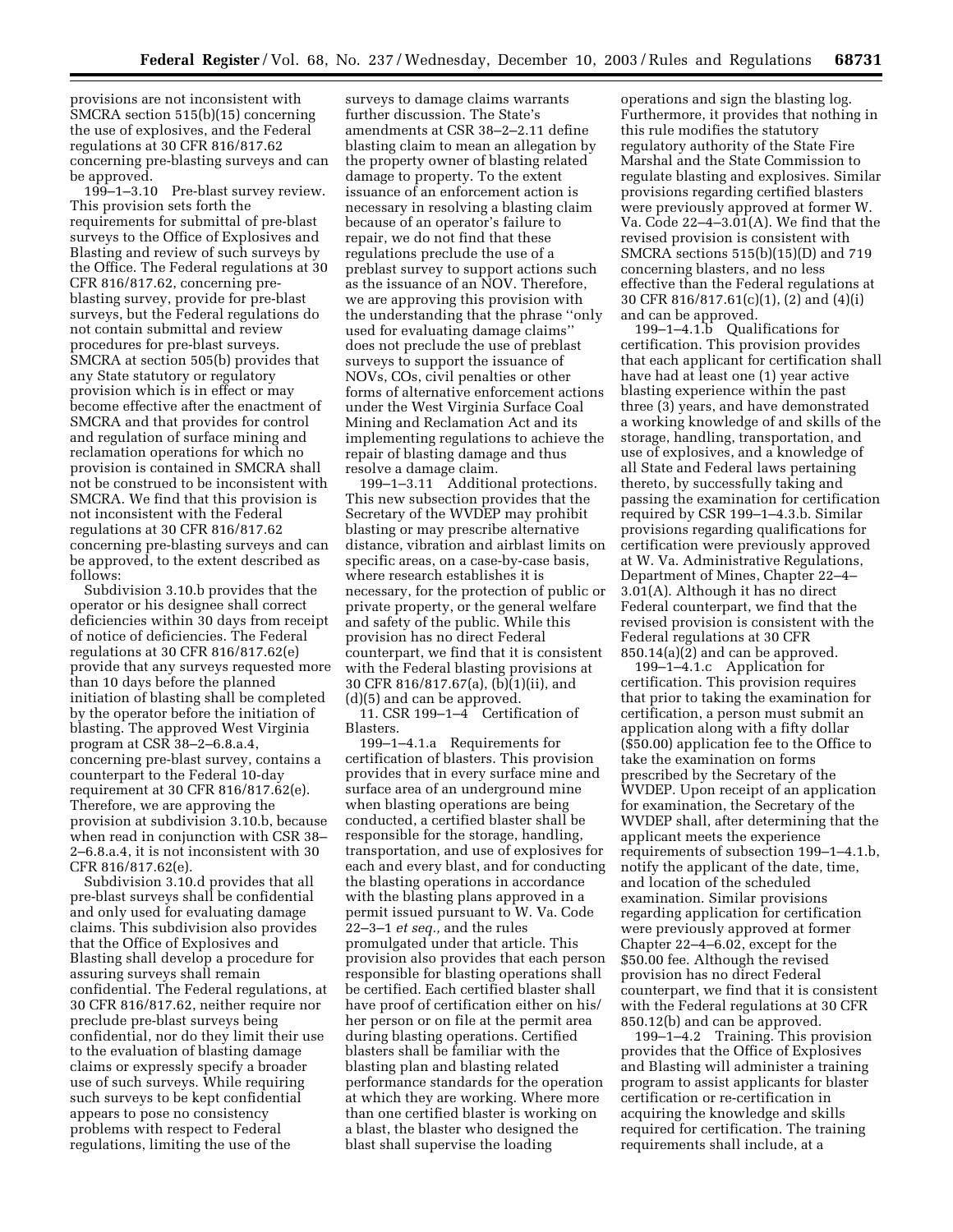minimum, those subject areas set forth in subdivisions 199–1–4.3.b.1.A through 4.3.b.1.K. The Secretary of the WVDEP may establish a fee for training to cover costs to the Office. In lieu of completing the training program, the applicant for certification or re-certification who meets the experience requirements specified in subdivision 199–1–4.1.b, may complete a self-study course using the study guide and other materials available from the Office. Prior to certification, all applicants who choose to self-study will also be required to attend an Office two-hour training session addressing certified blasters' responsibilities and the disciplinary procedures contained in subsections 199–1–4.9 and 4.10. This training will be made available immediately prior to scheduled examinations when necessary. Similar training provisions were previously approved at former Chapter 22–4–3.01(B). In addition, the requirement to allow for completion of a self-study course in lieu of completing the training program was previously approved at CSR 38–2C–4 (61 FR 6511, 6528; February 21, 1996). While the revised provision has no direct Federal counterpart, we find that it is consistent with the requirements of SMCRA at section 515(b)(15)(D) and the Federal regulations at 30 CFR 850.13 and can be approved.

199–1–4.3.a Examinations for Certified Blaster Examiners/Inspectors. This provision provides that all persons employed by the Office, whose duties include training, examining, and certification of blasters and/or inspecting blasting operations shall be a certified examiner/inspector. Certification as an examiner/inspector does not constitute a surface mine blaster certification; however, a surface mine blaster certification is sufficient for certification as an examiner/ inspector. The examination for certified examiner/inspector shall at a minimum test the applicant's knowledge as required by CSR 199–1–4.3.b. Similar provisions requiring certification of blaster examiners were previously approved at former Chapter 22–4–4. There is no direct Federal counterpart to this provision. However, we find that the requirements of this provision do not render the West Virginia program less effective than the Federal regulations concerning blasting at 30 CFR part 850 concerning training, examination, and certification of blasters and can be approved.

199–1–4.3.b and 4.3.b.1 Examination for certified blaster. These provisions identify the topics that must be covered in the *Study Guide for West Virginia Surface Mine Blasters* and by

the examination for certified blasters. Similar provisions were previously approved at former Chapter 22–4– 5.03(A)(1). The requirement providing that the examination will also test on information contained in the self-study course was previously approved for both blaster examiners/inspectors and certified blasters at CSR 38–2C–5.1 and 5.2 (61 FR at 6528; February 21, 1996). At CSR 199–1–4.3.b, the words ''three (3) parts'' were deleted. This is a nonsubstantive change, relating to parts of the examination that are no longer applicable, that does not affect the approved provision. We find that the revised blaster examination provisions at subdivisions 4.3.b and 4.3.b.1 are consistent with the Federal requirements at 30 CFR 850.13(b) and 850.14(b) and can be approved.

199–1–4.3.b.2 This provision provides that the examination for certified blaster shall also include a simulation examination whereby the applicant must correctly and properly complete a blasting log. A similar provision was previously approved at former Chapter  $22-4-5.03(\text{\AA})(2)$ . While the revised provision has no direct Federal counterpart, we find that it is consistent with the Federal requirement concerning blaster training at 30 CFR 850.13(b)(8) and 850.14(b) and can be approved.

199–1–4.3.b.3 This provision provides that the examination for certified blaster shall also include other portions or parts developed to demonstrate an applicant's ability to use explosives products and equipment properly, as deemed appropriate by the Secretary of the WVDEP. Provisions requiring hands-on simulation, including wiring, checking and shooting a blast were previously approved at former Chapter 22–4–5.03(A)(3). While the revised provision has no direct Federal counterpart, we find that it is consistent with the Federal requirements concerning blaster training at 30 CFR 850.13(b) and 850.14 and can be approved.

199–1–4.3.c Standards for Blaster Exam. This provision provides that a score of 80 percent for the multiple choice examination, and satisfactory completion of the blasting log portion, and any other portions that may be included in the examination, which are graded on a pass/fail basis, are required for successful passage of the examination for certified blaster. Similar provisions were previously approved at former Chapter 22–4–5.03(B), except, as proposed, hands-on simulation may not necessarily be required to pass the examination. We find that the revised provision is not inconsistent with the

Federal requirements for blaster examination at 30 CFR 850.14 and can be approved.

199–1–4.3.d Notification of scores. This provision provides that the Office must notify all persons of their scores within 30 days of completing the examination. A person who fails to achieve a passing score of any of the parts of the examination, may apply, after receipt of his or her examination results, to retake the entire examination or any portions that the individual failed to pass. Any person who fails to pass the exam on the second attempt must certify that he/she has taken or retaken the training course described at CSR 199–1–4.2 prior to applying for another examination. Similar provisions regarding notification of scores were previously approved at former Chapter 22–4–5.03(C), except the person was required to retake the entire examination. There is no direct Federal counterpart to this provision. We find, however, that it is consistent with the Federal requirements for blaster examination at 30 CFR 850.14 and can be approved.

199–1–4.4 Approval of certification. This provision provides that upon determination that an applicant for certification has satisfactorily passed the examination, the Secretary of the WVDEP shall, within 30 days of the examination date, issue a certification card to the applicant. Similar provisions regarding approval of certification were previously approved at former Chapter 22–4–6.03. While the revised provision has no direct Federal counterpart, we find that it is consistent with the Federal requirements for blaster examination at 30 CFR 850.15(a) concerning issuance of certification and can be approved.

199–1–4.5 Conditions or practices prohibiting certification. This provision provides that the Secretary of the WVDEP shall not issue a blaster certification or re-certification to persons who: are currently addicted to alcohol, narcotics or other dangerous drugs; have exhibited a pattern of conduct inconsistent with the acceptance of responsibility for blasting operations; or are convicted felons. Similar requirements prohibiting blaster certification were previously approved at former Chapter 22–4–6.01, except for the new provision relating to convicted felons, which has no direct Federal counterpart. Nevertheless, we find that the entire provision is consistent with the Federal provisions concerning issuance of certification at 30 CFR 850.14(a) and 850.15(a) and (b) and can be approved.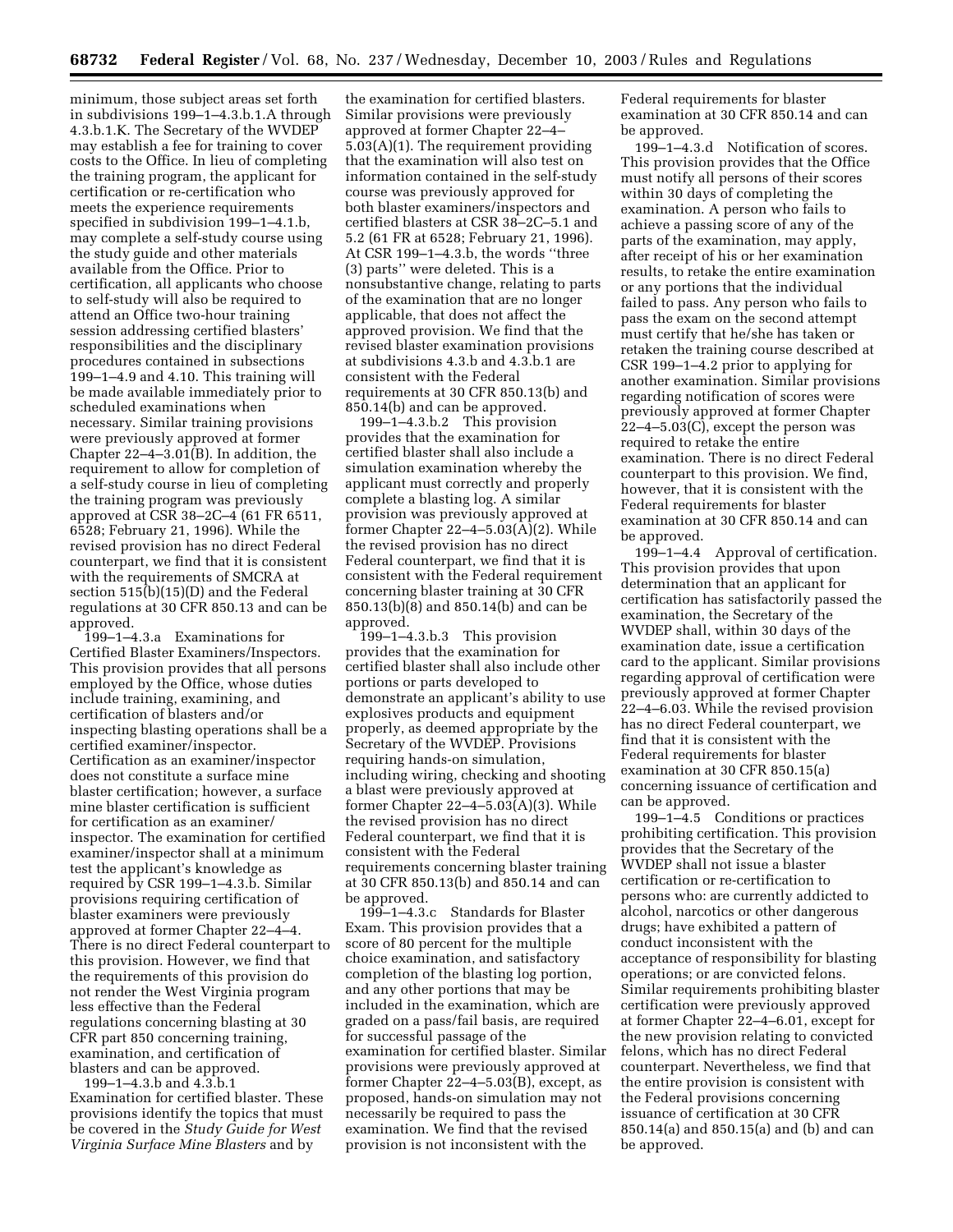199–1–4.6.a Refresher training. This provision provides that all certified blasters must complete a minimum of 12 hours of refresher training during the three-year period that each blaster's certification is in effect. This refresher training requirement may be satisfied by attendance at various professional and technical seminars and meetings approved by the Office, or by attendance at a refresher training session conducted by the Office. The Secretary of the WVDEP may establish a fee for refresher training to cover costs to the Office. Similar provisions requiring annual refresher training were previously approved at former Chapter 22–4– 3.01(B). While the revised provision has no direct Federal counterpart, we find that it is consistent with the Federal provision concerning recertification at 30 CFR 850.15(c) and can be approved.

199–1–4.6.b Re-certification of blasters. This provision provides that a certified blaster must be re-certified every three (3) years. Each applicant for re-certification must be currently certified and must document that he or she satisfactorily meets the experience requirements of CSR 199–1–4.1.b and has satisfied the refresher training requirement at CSR 199–1–4.6.a. The application for re-certification must be submitted on forms prescribed by the Secretary with a thirty dollar (\$30.00) reapplication fee. Similar provisions regarding re-certification were previously approved at former Chapter 22–4–7.01, except for the re-application fee. While the revised provision has no direct Federal counterpart, we find that it is consistent with the Federal requirement for recertification at 30 CFR 850.15(c) and can be approved.

199–1–4.6.c Re-training. This provision provides that an applicant for re-certification, who does not meet the experience requirements of CSR 199–1– 4.1.b, must take the training course, and must take and pass the examination required in CSR 199–1–4.3.b. Similar provisions were previously approved at former 22–4–7.01(B) and CSR 38–2C– 8.2, except for the modified provision at subsection 8.2 allowing for the completion of the self-study course as an option to completing the refresher training course, which is to be deleted. While the revised provision has no direct Federal counterpart, we find that it is consistent with the Federal provision regarding training for certified blasters at 30 CFR 850.13(a), as well as the provision for recertification of blasters at 30 CFR 850.15(c), and can be approved.

199–1–4.6.d Re-examination. This provision provides that each certified blaster shall be required to successfully complete the examination for certified surface coal mine blasters at least once every sixth year, as required by CSR 199–1–4.3.b. Similar provisions regarding re-examination were previously approved at former Chapter 22–4–7.02. While the revised provision has no direct Federal counterpart, we find that it is consistent with the Federal requirement for recertification of blasters at 30 CFR 850.15(c) and can be approved.

199–1–4.7 Presentation of certificate; Transfer; and Delegation of authority. This provision provides that: Upon request by the Secretary of the WVDEP, a certified blaster shall exhibit his/her blaster certification card; The certified blaster shall take all reasonable care to protect his/her certification card from loss or unauthorized duplication, and shall immediately report any such loss or duplication to the Office; Blaster's certifications may not be transferred or assigned; and certified blasters shall not delegate their authority or responsibility to any individual who is not a certified blaster. A certified blaster shall not take any instruction or direction on blast design, explosives loading, handling, transportation and detonation from a person not holding a blaster's certificate, if such instruction or direction may result in an unlawful act, or an improper or unlawful action that may result in unlawful effects of a blast. A person not holding a blaster's certification who requires a certified blaster to take such action may be prosecuted under W. Va. Code 22–3– 17(c) or (i). Similar provisions regarding presentation, transfer and delegation of blaster certification were previously approved at former Chapter 22–4–8. We find that the revised provision is no less effective than the Federal requirements for recertification of blasters at 30 CFR 850.15(d) and (e) and can be approved.

199–1–4.8 Violations by a certified blaster. This provision provides that the Secretary of the WVDEP may issue a temporary suspension order against a certified blaster who is, based on clear and convincing evidence, in violation of any of the items listed at CSR 199–1– 4.8.a through 4.8.e. The proposed language was copied and amended from approved language at CSR 38–2C–10.1 concerning violations, and 38–2–11.1 concerning suspension. Language authorizing the Secretary to issue a cessation order and/or take other action was removed from former CSR 38–2C– 10.1, but the Secretary retained authority to issue a notice of violation for violations by a certified blaster as approved on February 21, 1996 (61 FR 6528–6529). The revised provision is

similar to CSR 38–2C–10.1 with the following changes. At subsection CSR 199–1–4.8, the words ''notice of violation'' were deleted and replaced with the words ''temporary suspension order.'' With these changes, the Secretary of WVDEP may issue a temporary suspension order against a certified blaster who is, based on clear and convincing evidence, in violation of any of the provisions listed at CSR 199– 1–4.8.a through 4.8.e. We find that the proposed State language as revised is consistent with the Federal regulations at 30 CFR 850.15(b), concerning suspension and revocation of blaster certification, and can be approved, except as follows.

 $199-1-4.8.c.$  Violations by a certified blaster. The words ''substantial or significant'' were added prior to the word ''violations;'' the words ''or state'' were added after the word ''federal'; and the words ''or the approved blast plan for the permit where the blaster is working'' were added after the word "explosives." With these changes, violations of Federal or State laws or regulations related to explosives or the approved blasting plan must be ''substantial or significant'' violations before a temporary suspension order can be issued. We find that the proposed State language is not consistent with the Federal regulations at 30 CFR 850.15(b)(1)(iii) which authorizes suspension or revocation for violation of any provision of the State or Federal explosives laws or regulations. The proposed language is narrower than its Federal counterpart, since it allows for suspension or revocation of blaster certification based only on ''substantial or significant'' violations. In contrast, the Federal regulations at 30 CFR 850.15(b) authorize suspension or revocation of the blaster certification for any type of violation of State or Federal explosives laws or regulations. Therefore, we are not approving the phrase ''substantial or significant'' at CSR 199–1–4.8.c. We are approving the reference to State laws and regulations, because it is no less effective than the Federal regulation at 30 CFR 850.15(b)(1)(iii) and can be approved. We also find that the addition of the words ''or the approved blast plan for the permit where the blaster is working'' do not render the provision less effective than 30 CFR 850.15(b)(1)(iii) and can be approved.

199–1–4.8.d Violations by a certified blaster. This provision identifies ''false swearing in order to obtain a blaster's certification card'' as a violation that the Secretary may issue a temporary suspension order against a certified blaster. The counterpart Federal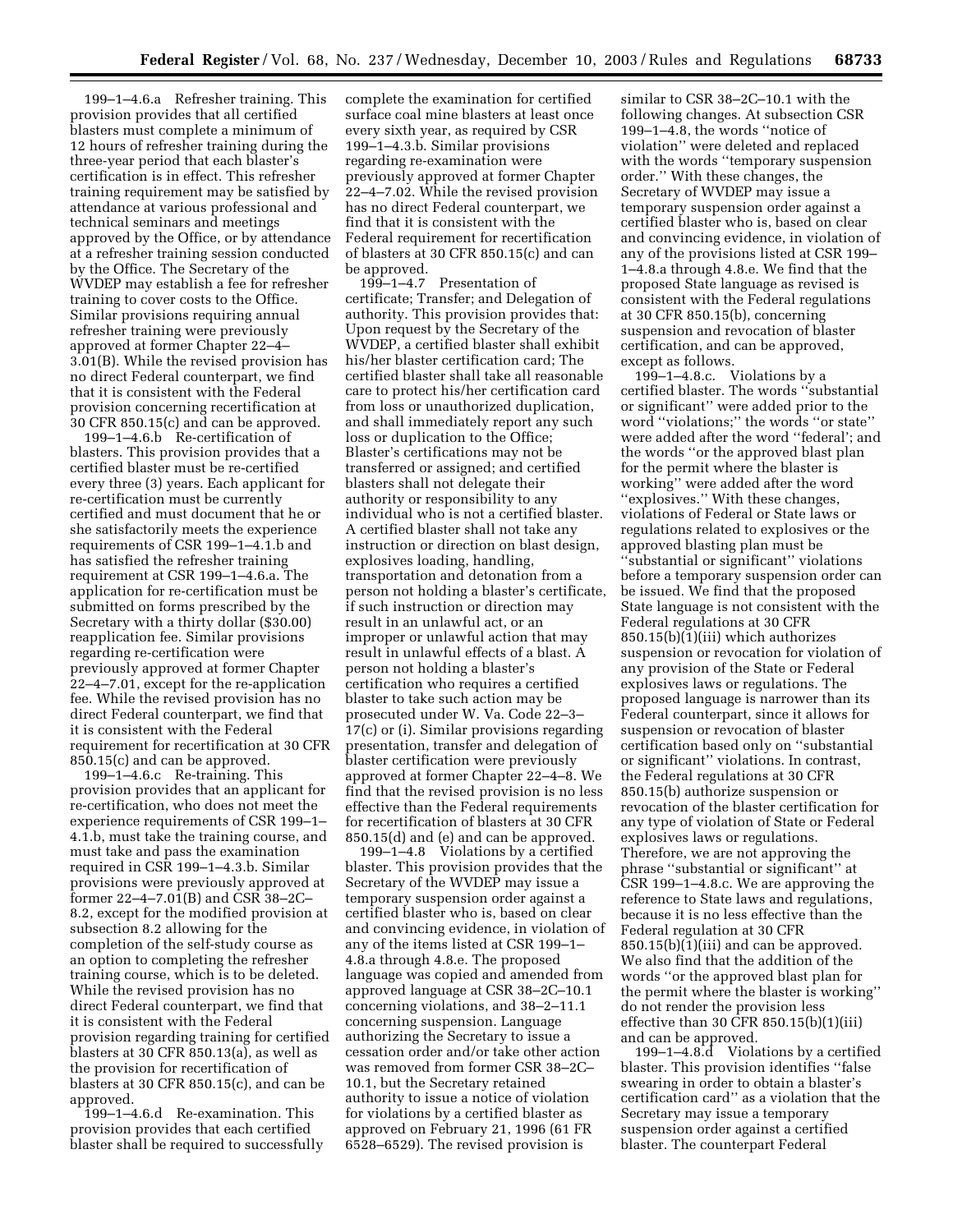regulations at 30 CFR  $850.15(b)(1)(iv)$ provide that the regulatory authority may suspend or revoke a blaster's certification for, among other reasons, providing false information or a misrepresentation to obtain certification. The Federal provision encompasses more than swearing under oath. It is our understanding that the State provision encompasses swearing under oath, as well as providing false information or a misrepresentation to obtain blaster certification. Our finding that this provision is no less effective than the Federal regulations at 30 CFR  $850.15(b)(1)(iv)$  is based on this understanding. Therefore, subdivision 4.8.d can be approved.

199–1–4.8.e Illegal or improper actions by a blaster. At subdivision 4.8.e., the words ''in the use, handling, transportation, or storage of explosives or in designing and executing a blast,'' were added after the words ''certified blaster.'' In addition, the words ''a blast site'' are deleted and replaced with the words ''or near a mine site.'' As amended, the Secretary of WVDEP may issue a temporary suspension order against a certified blaster for any illegal or improper action taken by a certified blaster in the use, handling, transportation, or storage of explosives or in designing and executing a blast, which may or has led to injury or death at or near a mine site. While there is no direct Federal counterpart to this new language, we find that it is not inconsistent with the Federal regulations at 30 CFR 850.15(b)(1) and can be approved.

199–1–4.9.a Suspension. This provision provides that upon service of a temporary suspension order, the certified blaster shall be granted a hearing before the Secretary of the WVDEP to show cause why his or her certification should not be suspended or revoked. Similar language was previously approved at CSR 38–2C– 11.1, except the former provision provided that issuance of the suspension order was based upon the service of a notice of violation. Prior to the issuance of such an order, the certified blaster would be granted a hearing regarding the proposed suspension. We find that the revised provision is no less effective than the Federal regulations concerning suspension or revocation of the certification of a blaster at 30 CFR 850.15(b)(1) and can be approved. CSR 199–1–4.9.a also provides that the period of suspension will be conditioned on the severity of the violation committed by the certified blaster, and, if the violation can be abated, the time period in which the

violation is abated. The Secretary of the WVDEP may require remedial actions and measures and retraining and reexamination as a condition for reinstatement of certification. While there is no direct Federal counterpart to this provision, we find that the State provision is not inconsistent with the Federal regulations at 30 CFR 850.15(b) and can be approved.

199–1–4.9.b Revocation of blaster certification. This provision provides that if the remedial action required to abate a suspension order issued by the Secretary of the WVDEP to a certified blaster, or any other action required at a hearing on the suspension of a blaster's certification, is not taken within the specified time period for abatement, the Secretary of the WVDEP may revoke the blaster's certification and require the blaster to relinquish his or her certification card. Revocation will occur if the certified blaster fails to retrain or fails to take and pass reexamination as a requirement for remedial action as described in subsection 12.1 of this rule. We note that the reference to subsection 12.1 is a typographical error, and the correct citation is subdivision 4.9.a. We approved the deletion of the phrase ''or a cessation order'' from this subsection on February 21, 1996 (61 FR 6529). The State further proposes to amend this subsection by deleting the words "notice of violation" and adding in their place the words ''suspension order.'' In addition, the phrase ''or any other action required at a hearing on the suspension of a blaster's certification'' was added to the first sentence, after the words ''certified blaster.'' We find that these changes are not inconsistent with the Federal regulations and can be approved.

While we are approving, with the exception noted above, the State's proposed rules addressing suspension and revocation, we note that there is one Federal requirement not covered by these rules. The State lacks a counterpart to the Federal provision at 30 CFR 850.15(b)(1) that provides that the regulatory authority must suspend or revoke a blaster's certification upon a finding of willful conduct that was previously addressed at West Virginia Administrative Regulations 22–4– 6.01.C. Therefore, the State must further amend CSR 199–1–4.9.a and 4.9.b, or otherwise amend the West Virginia program, to provide that upon a finding of willful conduct, the Secretary ''shall'' revoke or suspend a blaster's certification.

199–1–4.9.c Reinstatement. This provision provides that subject to the discretion of the Secretary of the

WVDEP, and based on a petition for reinstatement, any person whose blaster certification has been revoked, may, if the Secretary of the WVDEP is satisfied that the petitioner will comply with all blasting laws and rules, apply to re-take the blasters certification examination, provided the person meets all of the requirements for blasters certification specified by this subsection, and has completed all requirements of the suspension and revocation orders, including the time period of the suspension. While there is no direct Federal counterpart to this provision, we find that the provision is not inconsistent with the Federal regulations concerning suspension and revocation of blasters certifications at 30 CFR 850.15(b) and can be approved.

199–1–4.9.d Civil and criminal penalties. This provision provides that any certified blaster is subject to the individual civil and criminal penalties provided for in W. Va. Code 22–3–17. While there is no direct Federal counterpart to this provision, we find that it is not inconsistent with either SMCRA at section 518 concerning penalties, nor 30 CFR part 846 concerning individual civil penalties and can be approved.

199–1–4.10 Hearings and appeals. This provision provides that any certified blaster who is served a suspension order, revocation order, or civil and criminal sanctions is entitled to the rights of hearings and appeals as provided for in W. Va. Code 22–3–16 and 17. We find that this provision is not inconsistent with the Federal regulations concerning suspensions and revocations of blasters certifications at 30 CFR 850.15(b) and can be approved.

199–1–4.12 Reciprocity with other states. This provision provides that the Secretary of the WVDEP may enter into a reciprocal agreement with other states wherein persons holding a valid certification in that state may apply for certification in West Virginia, and upon approval by the Secretary of the WVDEP, be certified without undergoing the training or examination requirements set forth in this rule. There is no direct Federal counterpart to this State provision. However, because all state coal mining regulatory programs are subject to the same minimum Federal standards under SMCRA at section 719 and the Federal regulations at 30 CFR part 850, we find that this provision does not render the West Virginia program less effective than those Federal requirements concerning the training, examination, and certification of blasters and can be approved.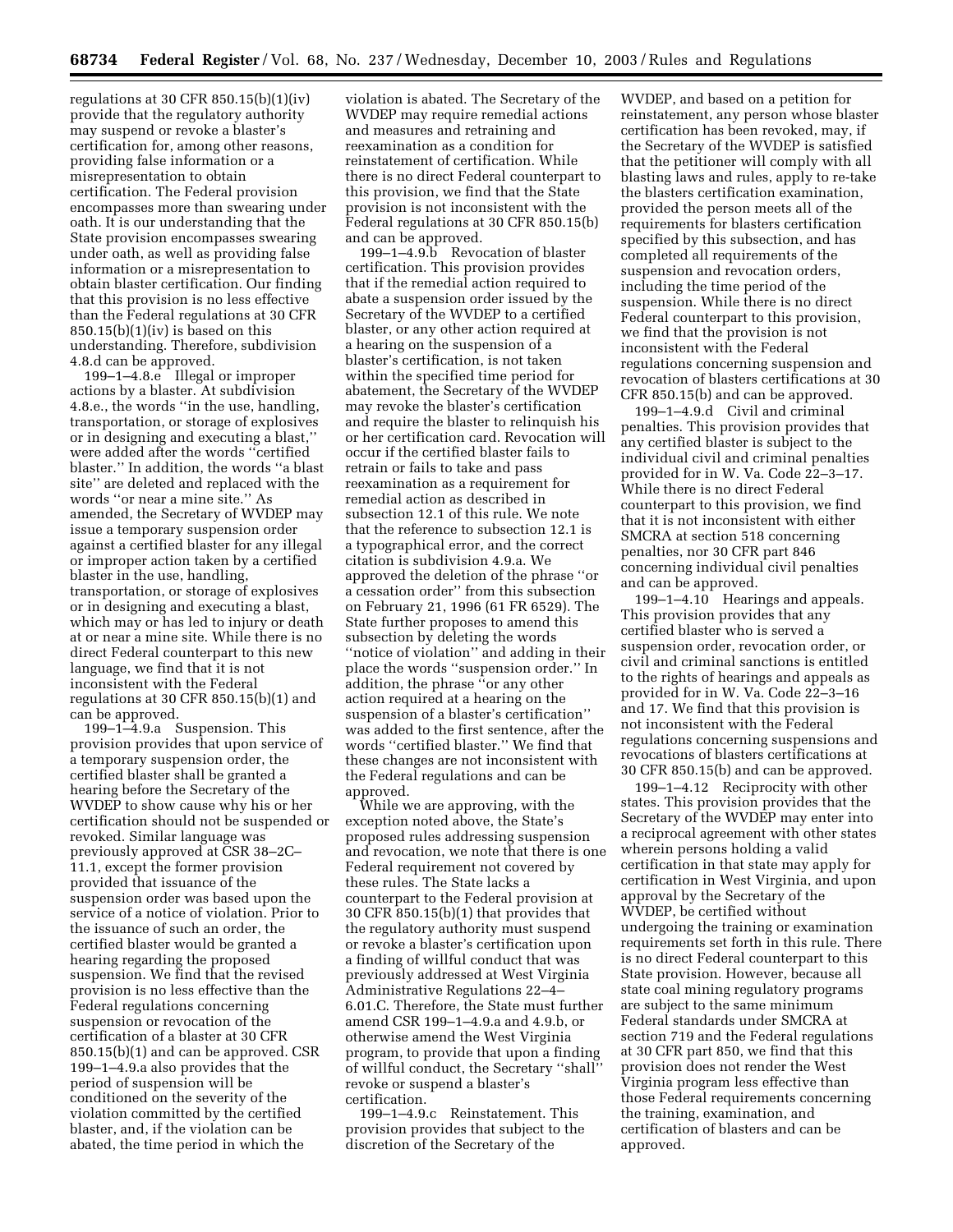12. CSR 199–1–5 Blasting Damage Claim.

199–1–5 Blasting damage claim. This section is new, and identifies the characteristics of the types of blasting damage, and provides requirements concerning filing a claim, responsibilities of claims administrators, and the responsibilities of claims adjusters. There is no direct Federal counterpart to the provisions concerning claims for blasting damage at CSR 199–1–5. We find that these provisions are not inconsistent with SMCRA section 515(b)(15) concerning blasting, nor with the Federal blasting regulations at 30 CFR 816/817.61 through 68 and can be approved. However, one specific provision within section 5 requires further explanation, which follows.

199–1–5.2.a.4 Filing a claim. This provision states that if the property owner declines to submit a claim to the Office of Explosives and Blasting under part 5.2.a.3.C.4, then the Office's involvement will be concluded. We understand this to mean that CSR 199– 1–5.2.a.4 authorizes the Office to conclude its involvement with the claims process as identified at CSR 199– 1–5, but it does not mean that the Office or the WVDEP will be precluded from issuing a blasting-related NOV, CO, or taking other enforcement actions where blasting-related violations that cause property damage have occurred. Therefore, based upon that understanding, we find that CSR 199–1– 5.2.a.4 is not inconsistent with SMCRA and the Federal regulations at 30 CFR 816/817.61–68 and can be approved. If, in future reviews, we should determine that West Virginia is implementing this provision inconsistent with this finding, a further amendment may be required.

13. CSR 199–1–6 Arbitration.

199–1–6 Arbitration for blasting damage claims. This section provides for the listing and selection of arbitrators, preliminary information to the arbitrator, demand for arbitration and timeframes for arbitration, place of arbitration, confidentiality of the arbitration process, presentations to the arbitrator, arbitration award, fees, costs and expenses, binding nature of the award, and payment of the award. There are no Federal counterparts to these provisions concerning arbitration for blasting damage claims. We find, however, that these provisions are not inconsistent with SMCRA section 515(b)(15) concerning blasting, nor with the Federal blasting regulations at 30 CFR 816/817.61 through 816/817.68 and can be approved. However, further explanation of one provision is needed, as follows.

199–1–6.8 Arbitration award, fees, costs, and expenses. This subsection limits a claimant's recovery of costs and attorney fees to \$1,000.00 when an operator requests arbitration and the initial claim determination in favor of the claimant is upheld in whole or in part. Otherwise, the parties are equally responsible for the cost of the proceeding and are responsible for their own fees and costs. This provision can not supersede existing attorney fees provisions pertaining to citizens who prevail in enforcement actions or appeals involving blasting violations. Therefore, and with the understanding that this provision does not affect any claimant's involvement in proceedings where fees can be claimed under CSR 199–1–8.13 or CSR 38–2–20.12 regardless of whether or not they enter the arbitration claims process, we find that CSR 199–1–6.8 is not inconsistent with the Federal regulations at 43 CFR 4.1290–96 and can be approved.

14. CSR 199–1–7 Explosive Material Fee.

199–1–7 Explosive Material Fee. These provisions provide for the assessment fee on blasting material, requirements for remittance of the fee, availability of material delivery records and inventories, dedication of the fee, expenditures, sufficiency of fees, authorization of WVDEP to invest accrued earnings, and consequences of noncompliance. There are no direct Federal counterparts to these provisions concerning the explosive material fee. We find, however, that these provisions are not inconsistent with SMCRA section 515(b)(15) concerning blasting, nor with the Federal blasting regulations at 30 CFR 816/817.61 through 68. In addition, we find that CSR 199–1–7.2, regarding the submittal and availability of records concerning the delivery, inventory, and use of explosives is not inconsistent with 30 CFR 840.12(b) concerning inspection of documents. Therefore, we find that CSR 199–1–7 can be approved.

15. CSR 199–1–8 Inspections. 199–1–8 Inspections. These provisions provide for inspections of blasting operations, compliance conferences, notice of violations, cessation orders, show cause orders, civil penalty determinations, procedure for assessing civil penalties, assessment rates, when an individual civil penalty may be assessed, amount of individual civil penalty, procedure for assessment for individual civil penalty, payment of penalty, and fees and costs of administrative proceedings. These provisions at CSR 199–1–8 can be approved because they are identical to approved provisions in the West

Virginia program at CSR 38–2–20.1.e. through 20.12 concerning inspection and enforcement, with the following exceptions.

199–1–8.1 Inspections. This subsection states that "[i]nspections shall be made on any prospecting, active surface mining operation, or inactive surface mining operation as necessary to assure compliance with the WV Code 22–3 and 3A, this rule, and the terms and conditions of the blasting plan.'' We understand that this provision only governs blasting-specific inspections which supplement and do not supersede the inspection frequency requirements for surface coal mining and reclamation operations and prospecting operations contained in CSR 38–2–20.1.a. through 20.1.d. Therefore, and based on our understanding described above, we find subsection 8.1 to be consistent with the Federal regulations at 30 CFR 840.11, and it can be approved.

CSR 199–1–8.3 Notice of Violations. The regulations at subsection 8.3, which govern imminent harm cessation orders, lack a counterpart to CSR 38–2–20.3.a.4, which states that mining without a valid permit or prospecting approval constitutes imminent harm. However, the approved provisions at CSR 38–2– 20.3.a.4 require the issuance of a cessation order to an operator conducting mining-related blasting without a valid permit or prospecting approval. Therefore, we find the proposed requirements at CSR 199–1– 8.3 to be no less effective than the Federal requirements at 30 CFR 840.13 and 843.11 and can be approved.

CSR 199–1–8.6 Civil Penalty Determinations. The sentence at CSR 199–1–8.6 concerning civil penalty assessments is new, and provides as follows:

8.6. Civil Penalty Determinations. Except as specified in WV Code section 22–3–30a(b), civil penalties for any notice of violation issued by the Office of Explosives and Blasting shall be determined by the following procedure.

We approved W. Va. Code 22–3– 30a(b) on November 12, 1999 (64 FR 61507, 61517). In approving that provision, we stated that our approval of W. Va. Code 22–3–30a(b) was only upon the condition that any implementing regulations later promulgated by the State contain the four criteria for assessing civil penalties found at section 518(a) of SMCRA. The criteria are history of violations, seriousness of the violation, negligence, and demonstrated good faith of the permittee. As discussed above at Finding B.4., the penalties set forth in W. Va. Code 22–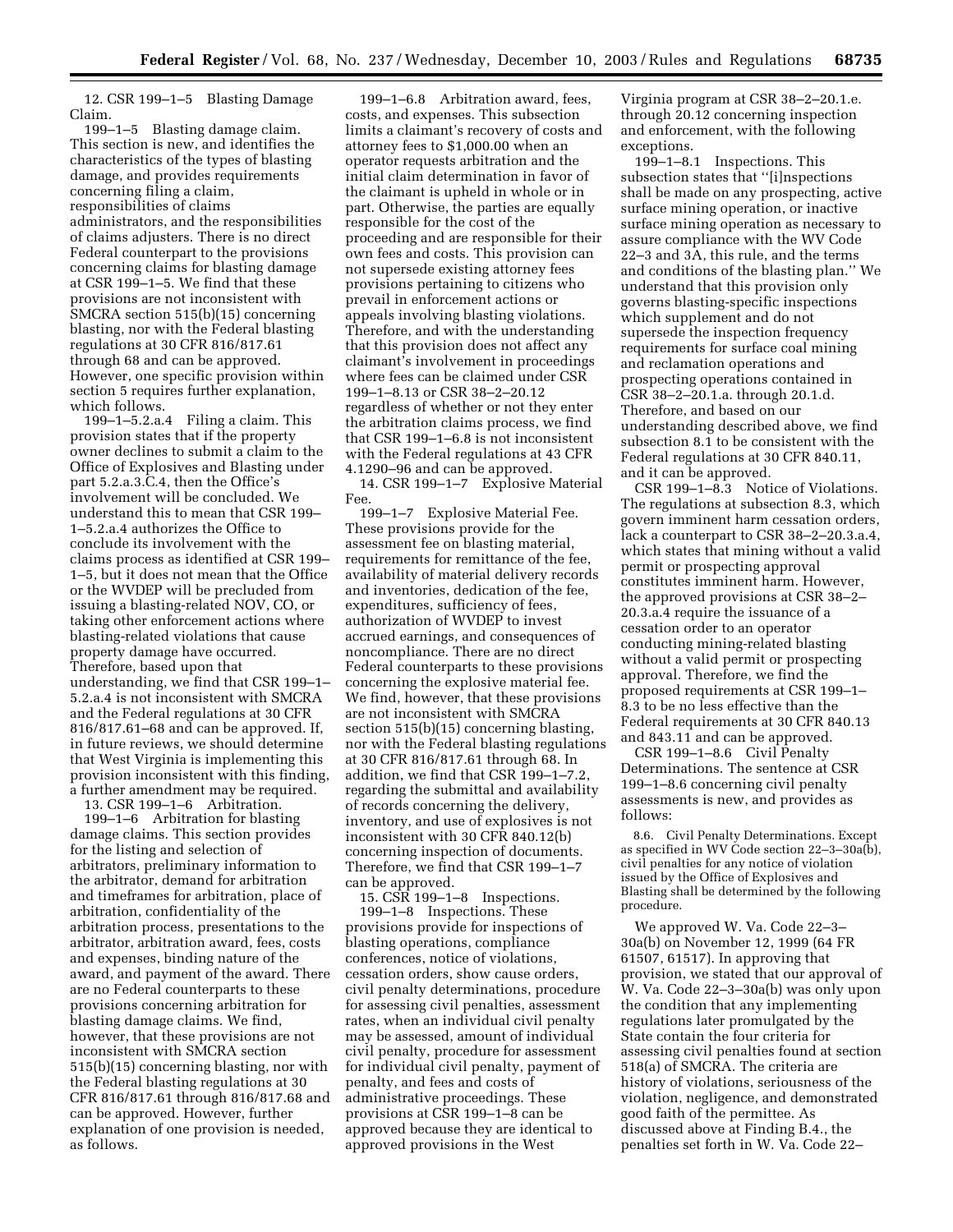3–30a(b) are punitive penalties for blasting violations that result in property damage. Because they are punitive in nature, these penalties are in addition to the civil penalties that are assessed under CSR 199–1–8.6, 8.7 and 8.8. The proposed language at CSR 199– 1–8.6 reaffirms this finding by providing that the violations cited under W. Va. Code 22–3–30a(b) are exempt from the civil penalty assessment procedures. The determination of the supplemental penalty amounts for blasting violations that result in property damage are limited to the factors set forth in W. Va. Code 22–3–30a(b). Furthermore, notices of violation, including those that are issued by the Office of Explosives and Blasting that relate to property damage, are subject to the civil penalty assessment procedures set forth in CSR 199–1–8.6, 8.7 and 8.8. Given this interpretation, we no longer find our original conditional approval of W. Va. Code 22–3–30a(b) to be applicable. In addition, we find that the new language at CSR 199–1–8.6, 8.7 and 8.8 is not inconsistent with section 518 of SMCRA and the Federal regulations at 30 CFR part 845 and can be approved.

There appear to be errors in the civil penalty assessment rates set forth in subdivisions 8.8.b and 8.8.d concerning seriousness of the violation and the operator's good faith. In the table regarding seriousness of the violation under rating 6, the dollar amount should be \$1400, not \$1200, and in the good faith table, the percentage under rating 3 should be 15%, not 20% as shown. These typographical errors are also in the civil penalty assessment rate tables at CSR 38–2–20.7.b and 20.7.d. While these errors do not render the tables inconsistent with the Federal requirements, it is recommended that they be revised.

16. Surface Mine Board.

CSR 199–1–9 Surface Mine Board. This provision provides for open meetings, appeals to the surface mine board, and prohibits *ex parte* communication. CSR 199–1–9 concerning Surface Mine Board is identical to the approved West Virginia program at CSR 38–2–21 concerning the Surface Mine Board. Therefore, we find that the addition of CSR 199–1–9 does not render the West Virginia program inconsistent with SMCRA nor less effective than the Federal regulations and can be approved.

# **IV. Summary and Disposition of Comments**

### *Public Comments*

In response to our request for comments from the public on the proposed amendments (*see* Section II of this preamble), we received the following comments from the American Arbitration Association (AAA). By letter dated January 3, 2001 (Administrative Record Number WV–1193), the AAA commented on Section CSR 199–1–17, Arbitration for Blasting Damage Claims. (This section was subsequently recodified at CSR 199–1–6.) Specifically, the AAA commented on subsection CSR 199–1–6.1 that states, ''It is anticipated that the office will recommend the roster be maintained by the American Arbitration Association from which the parties will choose the arbitrator.''

The AAA acknowledged that it has had discussions with the West Virginia Office of Explosives and Blasting concerning AAA involvement in arbitrating blasting-related disputes. However, the AAA stated that the proposed blasting rule deviates from the AAA's established rules and procedures, and does not conform to its discussions with officials of the West Virginia Office of Explosives and Blasting. The AAA further stated that, although programs such as this do not need to exactly match the AAA's existing rules, the AAA will not be bound through regulation to administer an unfair program.

The AAA stated that it will continue to work with the West Virginia Office of Explosives and Blasting to develop a fair and expeditious program to administer and resolve disputes. However, the AAA stated, the AAA reserves the right to refuse administration of the disputes if the program, at any time, deviates from the established AAA standards.

By letter dated April 20, 2001 (Administrative Record Number WV– 1208), WVDEP, Office of Explosives and Blasting sent us a letter with its comments on the AAA's letter. The Office of Explosives and Blasting stated that it is working with the AAA to compile a list of arbitrators according to CSR 199–1–6. The Office stated that since it has no experience with the arbitration process, it fully intends to let the AAA proceed in its normal operating capacity, as long as the Office still meets the requirements of the rule. The Office also stated that in a recent conversation with AAA, the AAA informed the Office that the AAA's comment concerning CSR 199–1–6 is a general statement, sent as documentation of AAA established administrative rules. The Office further stated that it is working with AAA to implement the process.

In response, we acknowledge the AAA's concern and we recognize that its participation with West Virginia in the arbitration of blasting-related disputes is voluntary. We encourage the AAA to continue working with the State Office of Explosives and Blasting to resolve its concerns. We note that any changes the State makes to its blasting rules at CSR 199–1 as a result of its discussions with the AAA will need to be submitted to OSM as a program amendment for approval. In addition, we note that the sentence quoted above that was the subject of the AAA's comment was deleted from the regulations when they were recodified at CSR 199–1–6.

#### *Federal Agency Comments*

Under 30 CFR 732.17(h)(11)(i) and section 503(b) of SMCRA, on December 1, 2000, and February 1, 2002, we requested comments on these amendments from various Federal agencies with an actual or potential interest in the West Virginia program (Administrative Record Numbers WV– 1188 and WV–1268, respectively). We received comments from three Federal agencies. The U.S. Department of Labor, Mine Safety and Health Administration (MSHA) responded by letter dated March 1, 2002, and stated that the employee and adjacent landowner safety provisions are consistent with MSHA blasting standards (Administrative Record Number WV– 1281). MSHA also stated that it found no issues or impact upon coal miner's health and safety.

The U.S. National Park Service responded by letter dated February 5, 2002, and stated that it had no specific comments (Administrative Record Number WV–1270).

The Department of the Army, U.S. Army Corps of Engineers responded on February 26, 2002, and stated that its review found the proposed amendment to be generally satisfactory to the agency (Administrative Record Number WV– 1279). In addition, the Corps of Engineers stated that it has a concern with the relationship between the blasting plans discussed in CSR 199–1– 3.2 and the agency's responsibilities in administering section 404 of the Clean Water Act. To avoid any confusion that the proposed amendment supersedes the requirements of section 404 of the Clean Water Act, the agency suggested including a statement in the amendment indicating that a separate authorization is required from the U.S. Army Corps of Engineers for all work involving any discharge of dredged or fill material into the waters of the United States. In response, there is nothing in the proposed amendments that supersedes any of the requirements of Section 404 of the Clean Water Act. Therefore, the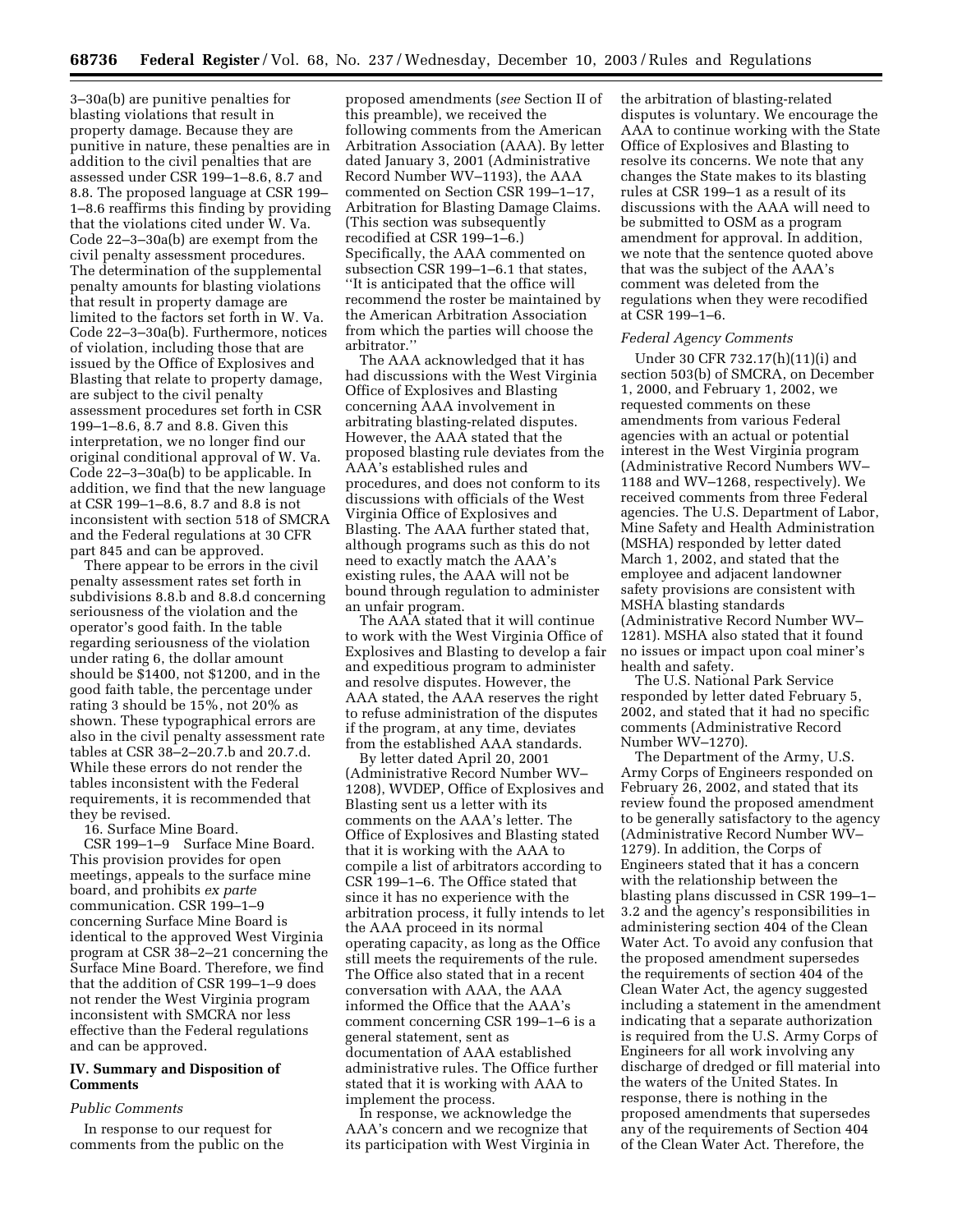addition of such a statement in the amendment is not necessary.

### *Environmental Protection Agency (EPA) Comments*

Under 30 CFR 732.17(h)(11)(ii), we are required to obtain written concurrence from EPA for those provisions of the program amendment that relate to air or water quality standards issued under the authority of the Clean Water Act (33 U.S.C. 1251 *et seq.*) or the Clean Air Act (42 U.S.C. 7401 *et seq.*). None of these West Virginia amendments pertains to air or water quality standards. Therefore, we did not ask EPA for its concurrence on any of the proposed amendments.

By letters dated December 1, 2000, and February 1, 2002, we requested comments from EPA on these amendments (Administrative Record Numbers WV–1188 and WV–1268, respectively).

The EPA responded by letters dated January 17, 2001, April 13, 2001, and February 28, 2002 (Administrative Record Numbers WV–1196, WV–1207, and WV–1282, respectively). EPA stated that it appears that the amendment is in compliance with the Clean Water Act and other statutes and regulations under the jurisdiction of the EPA.

# **V. OSM's Decision**

Based on the above findings, and except as noted below, we are approving the amendments submitted to us on October 30, 2000 and November 28, 2001.

At CSR 199–1–3.10.d., the phrase ''and only used for evaluating damage claims'' is approved with the understanding that it does not preclude the use of pre-blast surveys to support the issuance of NOVs, COs, civil penalties or other forms of alternative enforcement actions under the West Virginia Surface Coal Mining and Reclamation Act and its implementing regulations to achieve the repair of blasting damage and thus resolve a damage claim. At CSR 199–1–4.8.c., we are not approving the phrase ''substantial or significant.'' In addition, we are requiring the State to amend CSR 199–1–4.9.a and 4.9.b, or otherwise amend the West Virginia program, to provide that upon finding of willful conduct, the Secretary shall revoke or suspend a blaster's certification.

To implement this decision, we are amending the Federal regulations at 30 CFR part 948, which codify decisions concerning the West Virginia program. We find that good cause exists under 5 U.S.C. 553(d)(3) to make this final rule effective immediately. Section 503(a) of SMCRA requires that the State's

program demonstrate that the State has the capability of carrying out the provisions of the Act and meeting its purposes. Making this rule effective immediately will expedite that process. SMCRA requires consistency of State and Federal standards.

# **VI. Procedural Determinations**

# *Executive Order 12630—Takings*

This rule does not have takings implications. This determination is based on the analysis performed for the counterpart Federal regulation.

### *Executive Order 12866—Regulatory Planning and Review*

This rule is exempt from review by the Office of Management and Budget under Executive Order 12866.

### *Executive Order 12988—Civil Justice Reform*

The Department of the Interior has conducted the reviews required by section 3 of Executive Order 12988 and has determined that this rule meets the applicable standards of subsections (a) and (b) of that section. However, these standards are not applicable to the actual language of State regulatory programs and program amendments because each program is drafted and promulgated by a specific State, not by OSM. Under sections 503 and 505 of SMCRA (30 U.S.C. 1253 and 1255) and the Federal regulations at 30 CFR 730.11, 732.15, and 732.17(h)(10), decisions on proposed State regulatory programs and program amendments submitted by the States must be based solely on a determination of whether the submittal is consistent with SMCRA and its implementing Federal regulations and whether the other requirements of 30 CFR parts 730, 731, and 732 have been met.

# *Executive Order 13132—Federalism*

This rule does not have Federalism implications. SMCRA delineates the roles of the Federal and State governments with regard to the regulation of surface coal mining and reclamation operations. One of the purposes of SMCRA is to ''establish a nationwide program to protect society and the environment from the adverse effects of surface coal mining operations.'' Section 503(a)(1) of SMCRA requires that State laws regulating surface coal mining and reclamation operations be ''in accordance with'' the requirements of SMCRA, and section 503(a)(7) requires that State programs contain rules and regulations ''consistent with'' regulations issued by the Secretary pursuant to SMCRA.

### *Executive Order 13175—Consultation and Coordination With Indian Tribal Governments*

In accordance with Executive Order 13175, we have evaluated the potential effects of this rule on Federallyrecognized Indian tribes and have determined that the rule does not have substantial direct effects on one or more Indian tribes, on the relationship between the Federal Government and Indian tribes, or on the distribution of power and responsibilities between the Federal Government and Indian tribes. The basis for this determination is our decision on a State regulatory program and does not involve Federal regulations involving Indian lands.

### *Executive Order 13211—Regulations That Significantly Affect The Supply, Distribution, or Use of Energy*

On May 18, 2001, the President issued Executive Order 13211 which requires agencies to prepare a Statement of Energy Effects for a rule that is (1) considered significant under Executive Order 12866, and (2) likely to have a significant adverse effect on the supply, distribution, or use of energy. Because this rule is exempt from review under Executive Order 12866 and is not expected to have a significant adverse effect on the supply, distribution, or use of energy, a Statement of Energy Effects is not required.

### *National Environmental Policy Act*

This rule does not require an environmental impact statement because section 702(d) of SMCRA (30 U.S.C. 1292(d)) provides that agency decisions on proposed State regulatory program provisions do not constitute major Federal actions within the meaning of section 102(2)(C) of the National Environmental Policy Act (42 U.S.C. 4332(2)(C)).

### *Paperwork Reduction Act*

This rule does not contain information collection requirements that require approval by OMB under the Paperwork Reduction Act (44 U.S.C. 3507 *et seq.*).

### *Regulatory Flexibility Act*

The Department of the Interior certifies that this rule will not have a significant economic impact on a substantial number of small entities under the Regulatory Flexibility Act (5 U.S.C. 601 *et seq.*). The State submittal, which is the subject of this rule, is based upon counterpart Federal regulations for which an economic analysis was prepared and certification made that such regulations would not have a significant economic effect upon a